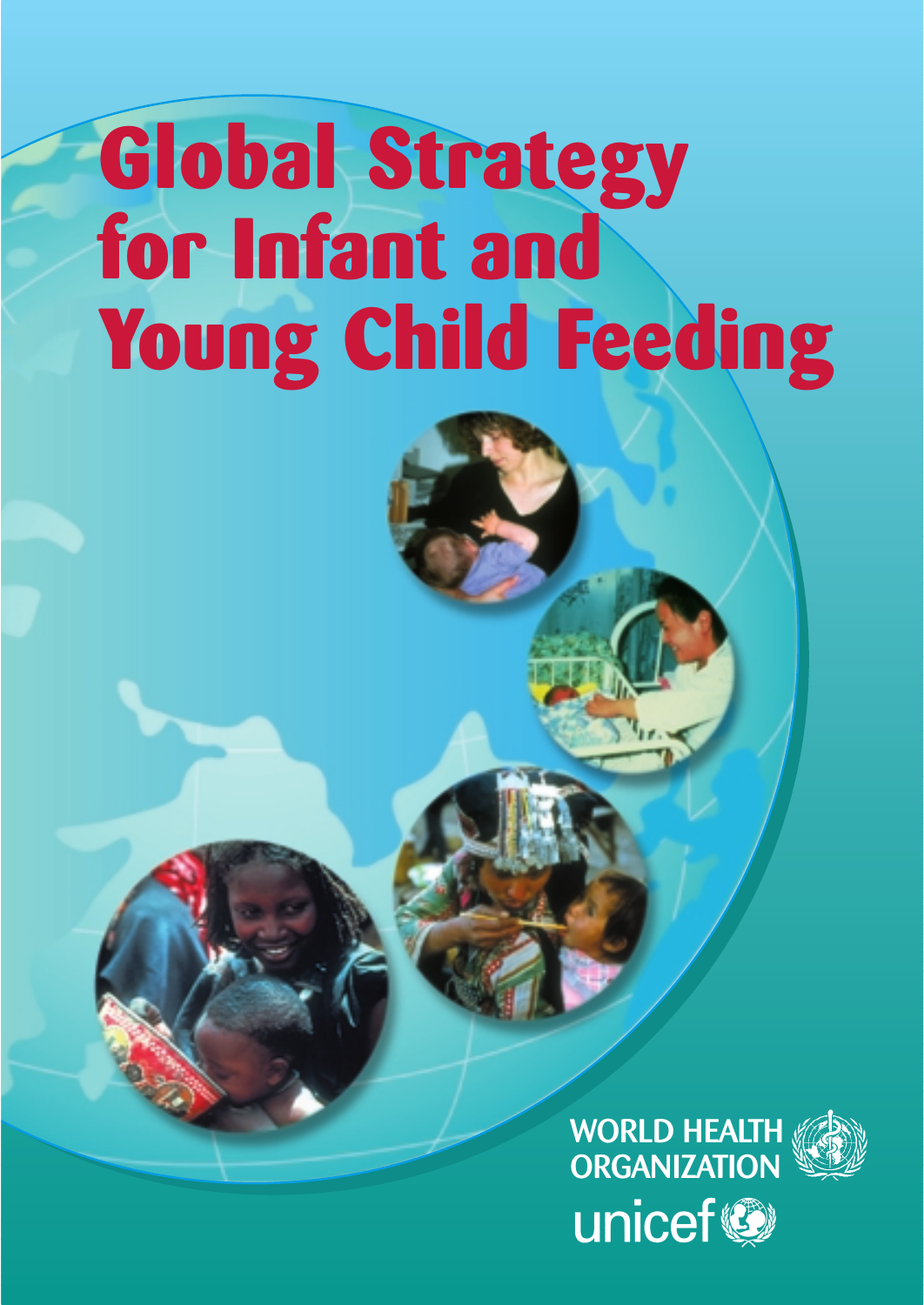# Global Strategy for Infant and Young Child **Feeding**



World Health Organization Geneva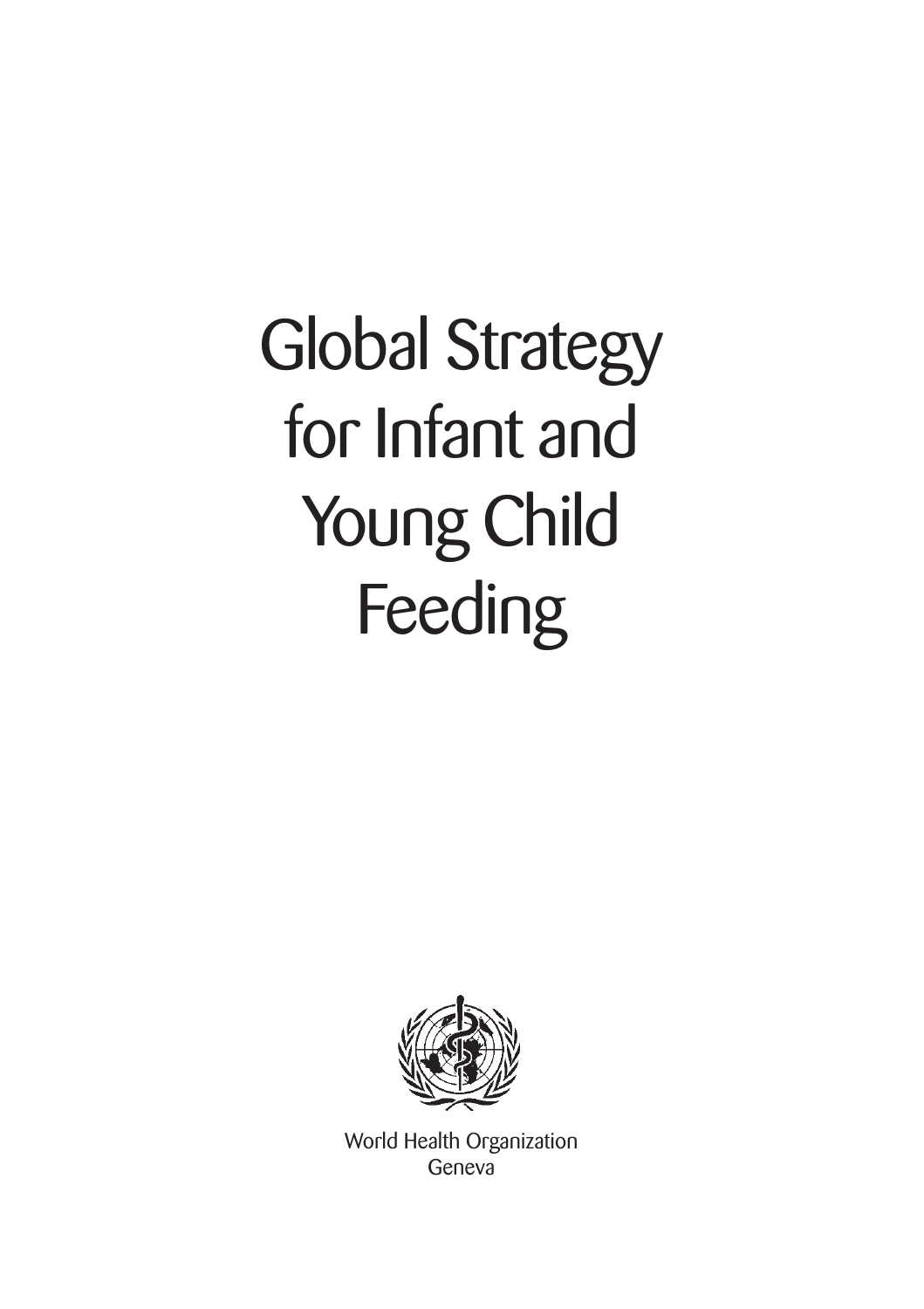WHO Library Cataloguing-in-Publication Data

Global strategy for infant and young child feeding.

1.Infant nutrition 2.Breast feeding 3.Feeding behavior 4.National health programs 5.Health policy 6.Guidelines I.World Health Organization II. UNICEF

ISBN 92 4 156221 8 (NLM classification: WS 120)

#### **© World Health Organization 2003**

All rights reserved. Publications of the World Health Organization can be obtained from Marketing and Dissemination, World Health Organization, 20 Avenue Appia, 1211 Geneva 27, Switzerland (tel: +41 22 791 2476; fax: +41 22 791 4857; email: bookorders@who.int). Requests for permission to reproduce or translate WHO publications – whether for sale or for noncommercial distribution – should be addressed to Publications, at the above address (fax:  $+41$  22 791 4806; email: permissions@who.int).

Designed by minimum graphics Printed in Singapore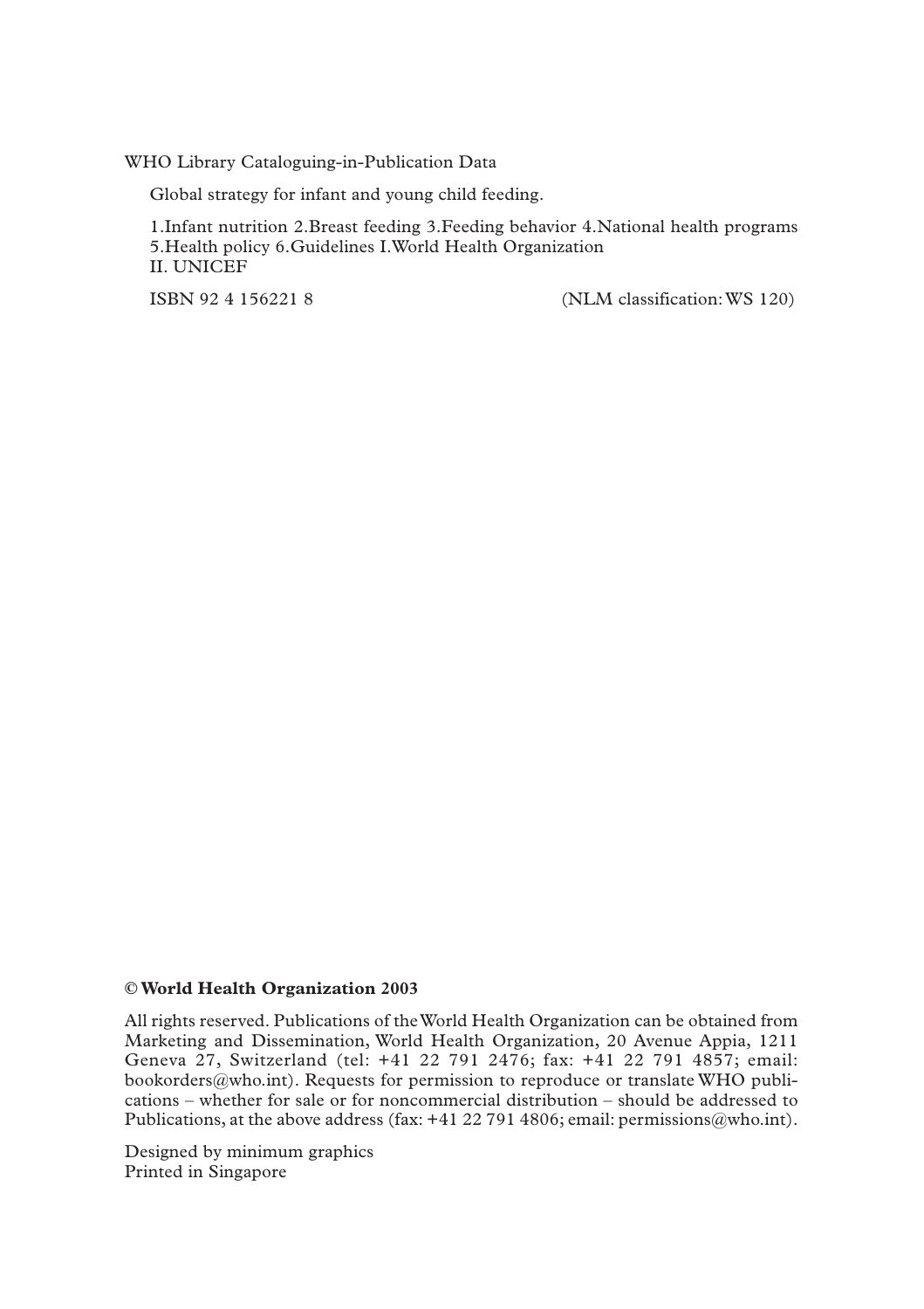# **Contents**

| Abbreviations                                                | iv             |
|--------------------------------------------------------------|----------------|
| Foreword                                                     | $\mathbf{V}$   |
| <b>Introduction</b>                                          | 1              |
| Global strategy for infant and young child feeding           | 5              |
| Defining the challenge                                       | 5              |
| Determining the aim and objectives                           | 6              |
| Promoting appropriate feeding for infants and young children | $\overline{7}$ |
| Exercising other feeding options                             | 10             |
| Feeding in exceptionally difficult circumstances             | 10             |
| Improving feeding practices                                  | 12             |
| Achieving the strategy's objectives                          | 13             |
| Implementing high-priority action                            | 15             |
| For protection                                               | 16             |
| For promotion                                                | 16             |
| For support through the health care system                   | 16             |
| For support in the community                                 | 18             |
| For support for feeding infants and young children in        |                |
| exceptionally difficult circumstances                        | 18             |
| Obligations and responsibilities                             | 19             |
| Governments                                                  | 19             |
| Other concerned parties                                      | 20             |
| Health professional bodies                                   | 20             |
| Nongovernmental organizations including                      |                |
| community-based support groups                               | 21             |
| Commercial enterprises                                       | 22             |
| The social partners                                          | 23             |
| Other groups                                                 | 23             |
| International organizations                                  | 23             |
| Conclusion                                                   | 25             |
| Annex Resolution WHA55.25, Infant and young child nutrition  | 27             |
| Endorsement of the UNICEF Executive Board                    | 30             |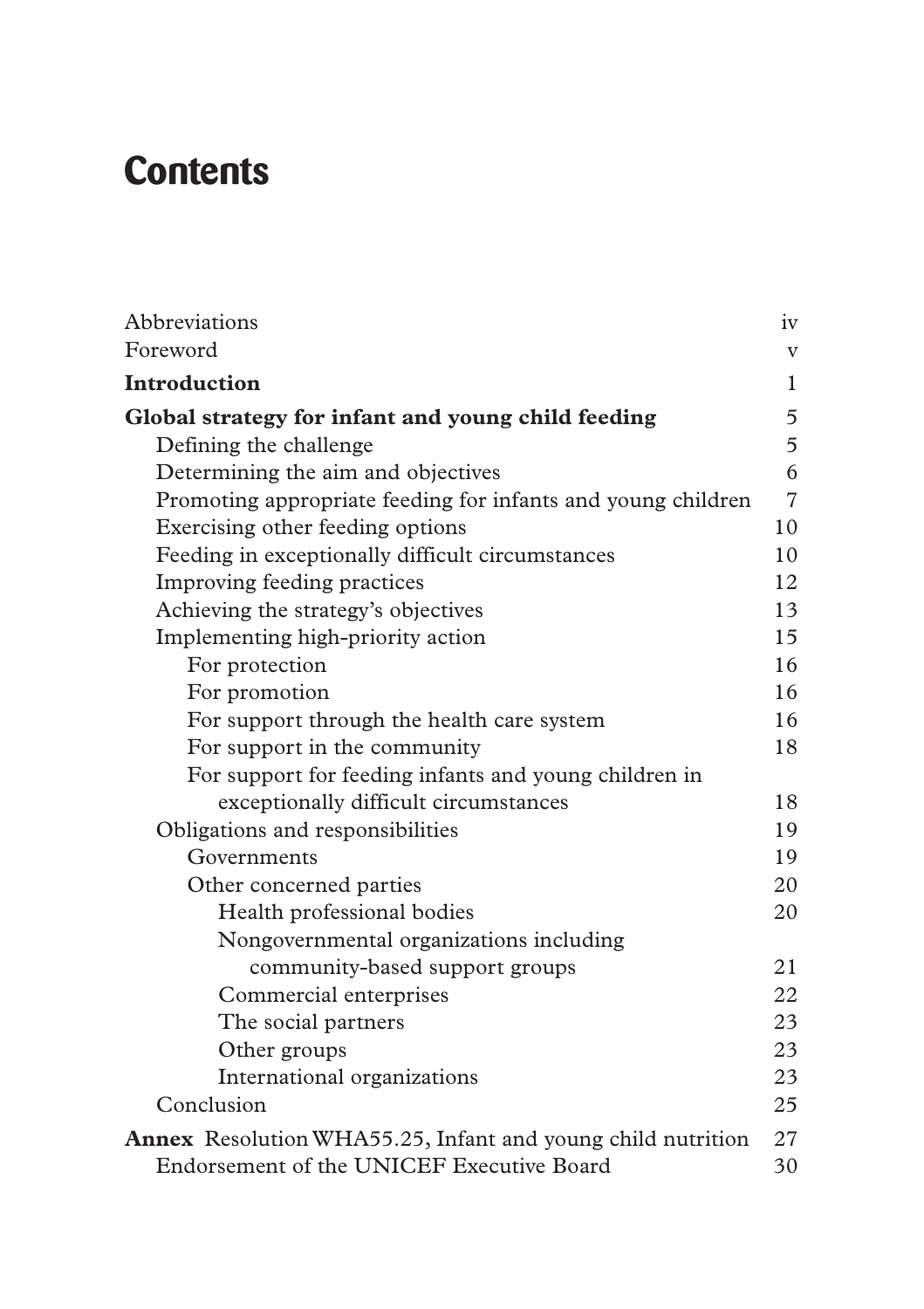# **Abbreviations**

| FAO           | Food and Agriculture Organization of the<br><b>United Nations</b>           |
|---------------|-----------------------------------------------------------------------------|
|               | HIV/AIDS Human immunodeficiency virus/acquired<br>immunodeficiency syndrome |
| <b>ILO</b>    | International Labour Organization                                           |
| <b>UNAIDS</b> | Joint United Nations Programme on HIV/AIDS                                  |
| <b>UNFPA</b>  | United Nations Population Fund                                              |
| <b>UNHCR</b>  | United Nations High Commission for Refugees                                 |
| <b>UNICEF</b> | United Nations Children's Fund                                              |
| <b>WHO</b>    | World Health Organization                                                   |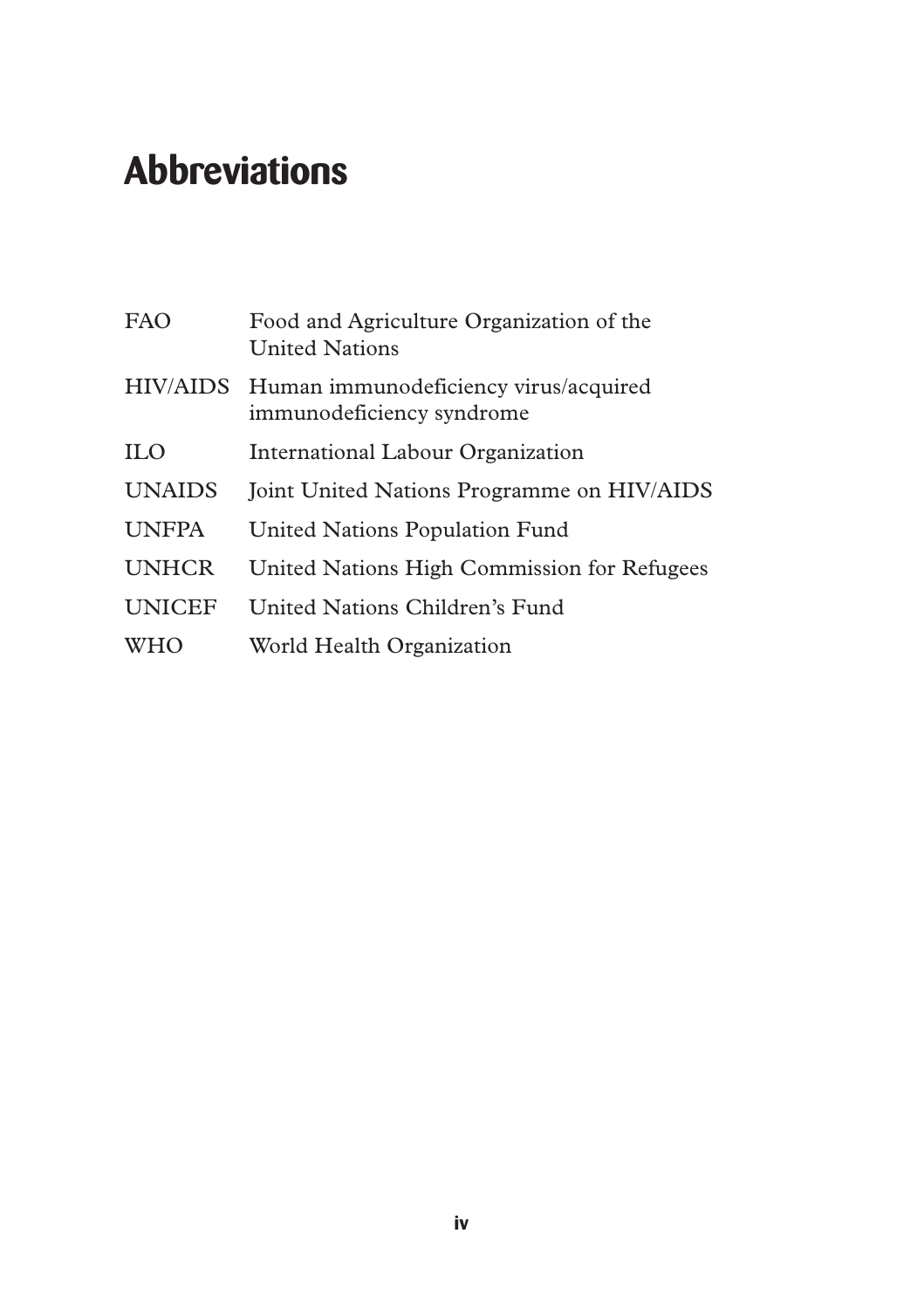# **Foreword**

WHO and UNICEF jointly developed the Global Strategy for **V** Infant and Young Child Feeding to revitalize world attention to the impact that feeding practices have on the nutritional status, growth and development, health, and thus the very survival of infants and young children.

The Global Strategy is based on the evidence of nutrition's significance in the early months and years of life, and of the crucial role that appropriate feeding practices play in achieving optimal health outcomes. Lack of breastfeeding – and especially lack of exclusive breastfeeding during the first half-year of life – are important risk factors for infant and childhood morbidity and mortality that are only compounded by inappropriate complementary feeding. The life-long impact includes poor school performance, reduced productivity, and impaired intellectual and social development.

The Strategy is the result of a comprehensive two-year participatory process. The aim, from the outset, was to move towards formulating a sound approach to alleviating the tragic burden borne by the world's children  $-50$  to  $70\%$  of the burden of diarrhoeal disease, measles, malaria and lower respiratory infections in childhood are attributable to undernutrition – and to contribute to a lasting reduction in poverty and deprivation.

This exercise provided an exceptional opportunity to re-examine critically, in the light of the latest scientific and epidemiological evidence, the fundamental factors affecting feeding practices for infants and young children. At the same time, it renewed commitment to continuing joint action consistent with the Baby-friendly Hospital Initiative, the International Code of Marketing of Breast-milk Substitutes, and the Innocenti Declaration on the Protection, Promotion and Support of Breastfeeding.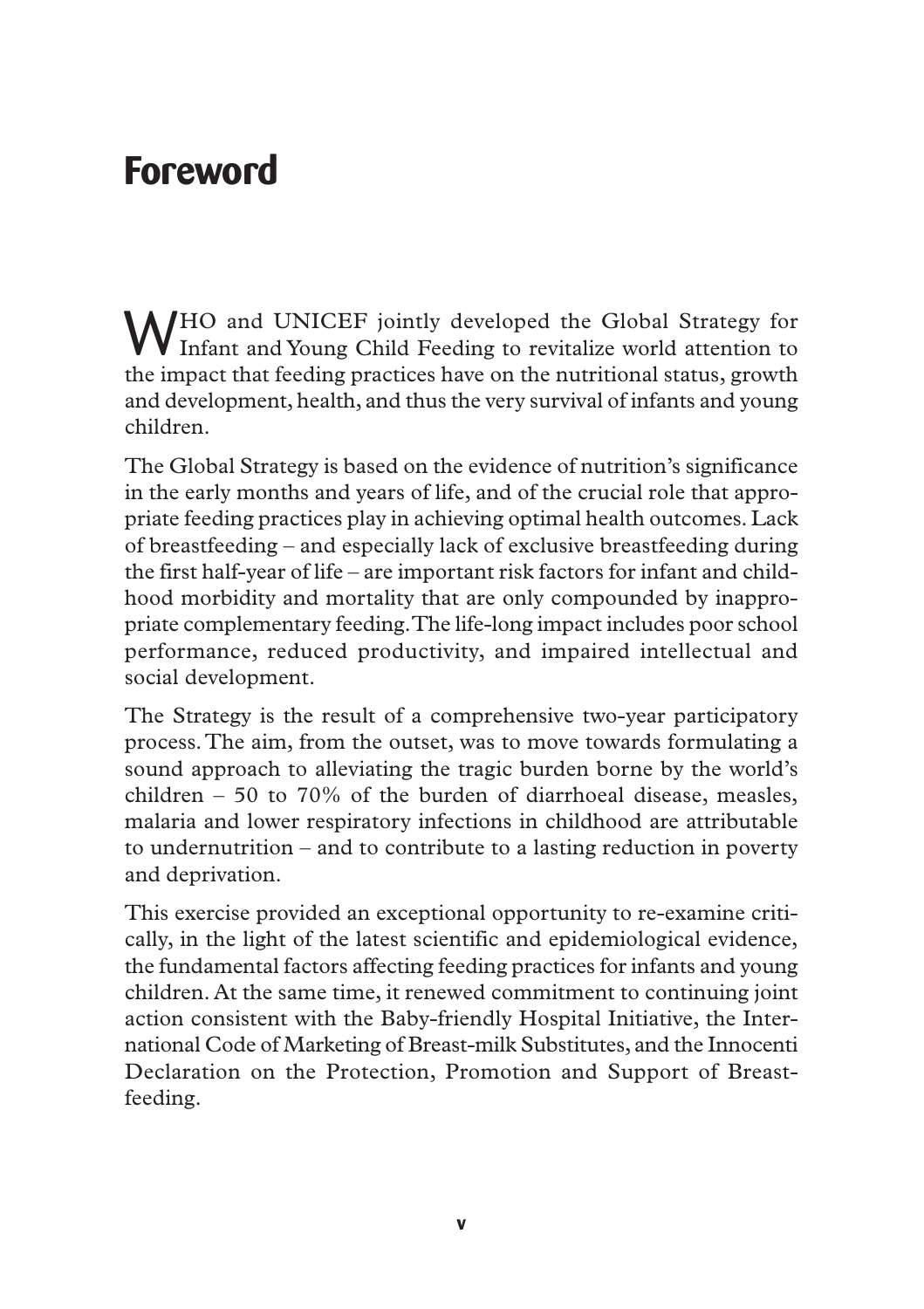The Strategy is intended as a *guide for action*; it identifies interventions with a proven positive impact, it emphasizes providing mothers and families the support they need to carry out their crucial roles, and it explicitly defines the obligations and responsibilities in this regard of governments, international organizations and other concerned parties.

We are proud of the unanimous endorsement that the governing bodies of our two agencies have pronounced in support of the Global Strategy.<sup>1</sup> The first necessary political step has been taken. It is now time for everyone concerned – governments as well as all the other innumerable actors throughout society – to move swiftly and deliberately to give tangible effect to the Strategy's vital aim and practical objectives. There can be no delay in applying the accumulated knowledge and experience to help make our world a truly fit environment where *all* children can thrive and achieve their full potential.

Groll. Briddles

Gro Harlem Brundtland Carol Bellamy MD, MPH Executive Director Director-General United Nations Children's World Health Organization Fund

 $C - 1BL$ 

<sup>&</sup>lt;sup>1</sup> The Global Strategy was endorsed, by consensus, on 18 May 2002 by the Fifty-fifth World Health Assembly, and on 16 September 2002 by the UNICEF Executive Board (see annex).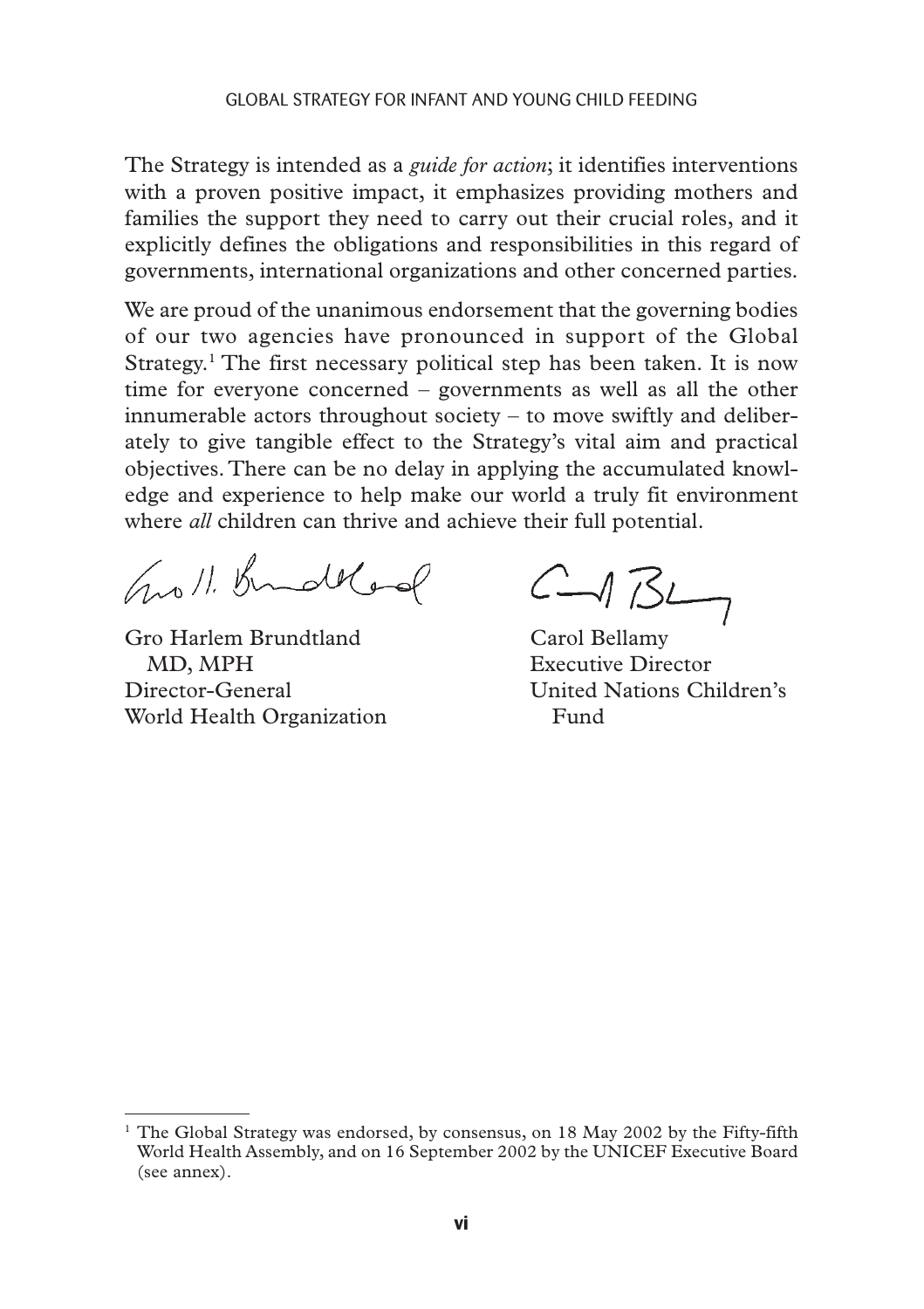# **1. Introduction**

The Executive Board of the World Health Organization, at its 101st session in January 1998, called for a revitalization of the global commitment to appropriate infant and young child nutrition, and in particular breastfeeding and complementary feeding. Subsequently, in close collaboration with the United Nations Children's Fund, WHO organized a consultation (Geneva, 13–17 March 2000) to assess infant and young child feeding practices, review key interventions, and formulate a comprehensive strategy for the next decade.

Following discussions at the Fifty-third World Health Assembly in May 2000 and the 107th session of the Executive Board in January 2001 of the outline and critical issues of the global strategy, the Fifty-fourth World Health Assembly (May 2001) reviewed progress and requested the Director-General to submit the strategy to the Executive Board at its 109th session and to the Fifty-fifth World Health Assembly, respectively in January and May 2002.<sup>1</sup>

During their discussion of the draft of the global strategy, members of the Executive Board commended the setting in motion of the consultative, science-based process that had led to its formulation as a guide for developing country-specific approaches to improving feeding practices. They also welcomed the strategy's integrated and comprehensive approach. Several members made suggestions with regard to the exact wording of the draft strategy. These suggestions were taken carefully into account in preparing the strategy, as were comments from Member States following the Board's 109th session<sup>2</sup> and observations of other interested parties, including professional associations, nongovernmental organizations and the processed-food industry. Stressing the validity of a well-structured draft, the Executive Board recommended that the Health Assembly endorse the global strategy and that Member States

<sup>&</sup>lt;sup>1</sup> Resolution WHA54.2, paragraph  $3(6)$ .

<sup>2</sup> Provided in response to circular letter C.L.5.2002, dated 8 February 2002.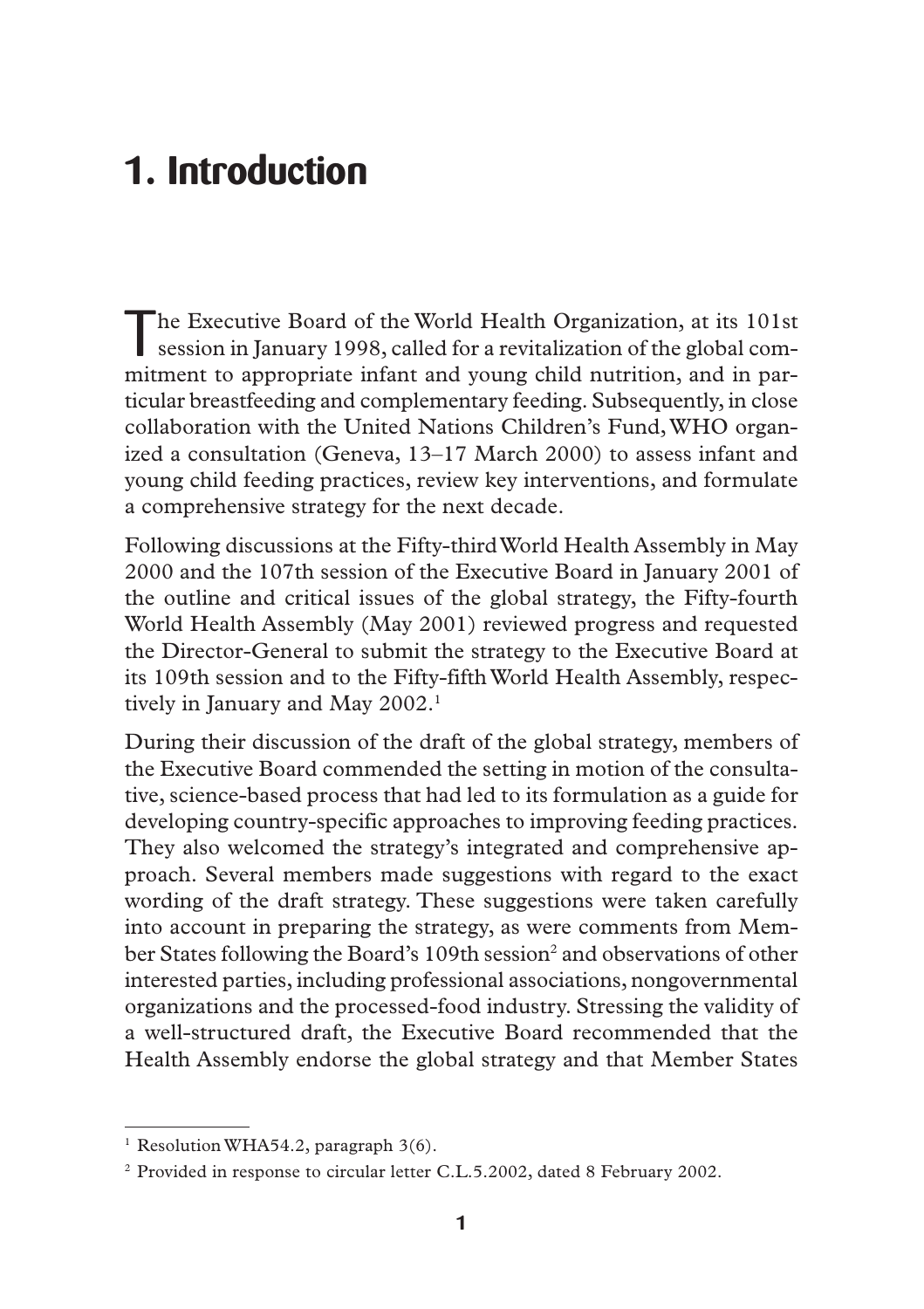implement it, as appropriate to national circumstances, in order to promote optimal feeding for all infants and young children.<sup>1</sup>

# **An emerging policy framework**

From the outset it was agreed that the global strategy should build on past and continuing achievements – particularly the Baby-friendly Hospital Initiative (1991), the International Code of Marketing of Breast-milk Substitutes (1981) and the Innocenti Declaration on the Protection, Promotion and Support of Breastfeeding (1990) – in the overall context of national policies and programmes on nutrition and child health, and consistent with the World Declaration and Plan of Action for Nutrition.2 However, it should go further and emphasize the need for comprehensive national policies on infant and young child feeding, including guidelines on ensuring appropriate feeding of infants and young children in exceptionally difficult circumstances, and the need to ensure that all health services protect, promote and support exclusive breastfeeding and timely and adequate complementary feeding with continued breastfeeding.

Two principles guided the development of the strategy: it should be grounded on the best available scientific and epidemiological evidence, and it should be as participatory as possible. Consequently, the work involved extensive review of the scientific literature and several technical consultations. The latter focused on both crucial elements of the strategy and specific issues. For instance, the WHO/UNICEF consultation in March 2000 brought together experts in strategic and programmatic aspects of the subject and representatives of ILO, UNHCR and UNAIDS; the UNAIDS/UNICEF/UNFPA/WHO Interagency Task Team meeting (Geneva, 11–13 October 2000) considered the prevention of mother-to-child transmission of HIV;<sup>3</sup> and the expert consulta-

<sup>&</sup>lt;sup>1</sup> Resolution EB109.R18.

<sup>2</sup> *World Declaration and Plan of Action for Nutrition*. International Conference on Nutrition, Rome, FAO/WHO, 1992.

<sup>&</sup>lt;sup>3</sup> New data on the prevention of mother-to-child transmission of HIV and their policy implications: conclusions and recommendations. WHO technical consultation on behalf of the UNFPA/UNICEF/WHO/UNAIDS Interagency Task Team on Mother-to-Child Transmission of HIV, October 2001, Geneva, WHO (document WHO/RHR/01.28).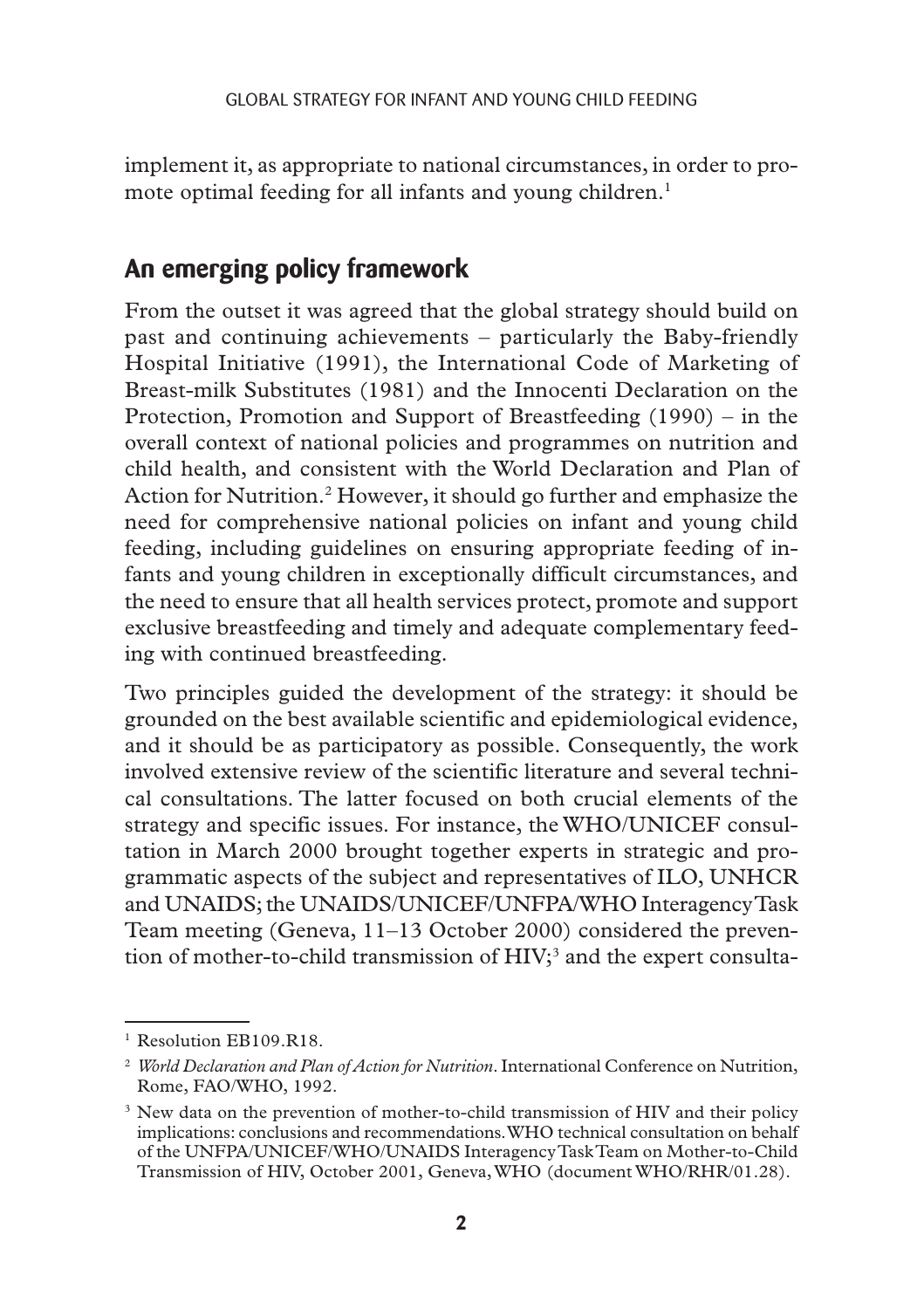tion (Geneva, 28–30 March 2001) reviewed the optimal duration of exclusive breastfeeding.<sup>1</sup>

Consistent with an approach in which countries participated, from the outset, in tailoring the strategy to their specific needs, during the period 2000–2001 the draft strategy was considered at country consultations in Brazil, China, Philippines, Scotland, Sri Lanka, Thailand and Zimbabwe. Six regional consultations followed with representatives of more than 100 Member States and the participation of UNICEF, FAO, ILO, the International Lactation Consultant Association, the International Baby Food Action Network, and the World Alliance for Breastfeeding Action. On the basis of the inputs provided and the principles that evolved through this process, the following policy framework emerged.

- Inappropriate feeding practices and their consequences are major obstacles to sustainable socioeconomic development and poverty reduction. Governments will be unsuccessful in their efforts to accelerate economic development in any significant long-term sense until optimal child growth and development, especially through appropriate feeding practices, are ensured.
- Appropriate evidence-based feeding practices are essential for attaining and maintaining proper nutrition and health.
- Mothers and babies form an inseparable biological and social unit; the health and nutrition of one group cannot be divorced from the health and nutrition of the other.
- Keeping improved infant and young child feeding high on the public health agenda is crucial to consolidating gains made during the past two decades.
- Twenty years after adoption of the International Code of Marketing of Breast-milk Substitutes and 10 years into giving practical effect to the World Declaration and Plan of Action for Nutrition, the Innocenti Declaration and the Baby-friendly Hospital Initiative, it is time for governments, the international community and other concerned parties to renew their commit-

 $1$ <sup>1</sup> The optimal duration of exclusive breastfeeding. Report of an expert consultation. Geneva, WHO (document WHO/NHD/01.09, WHO/FCH/CAH/01.24) March 2001.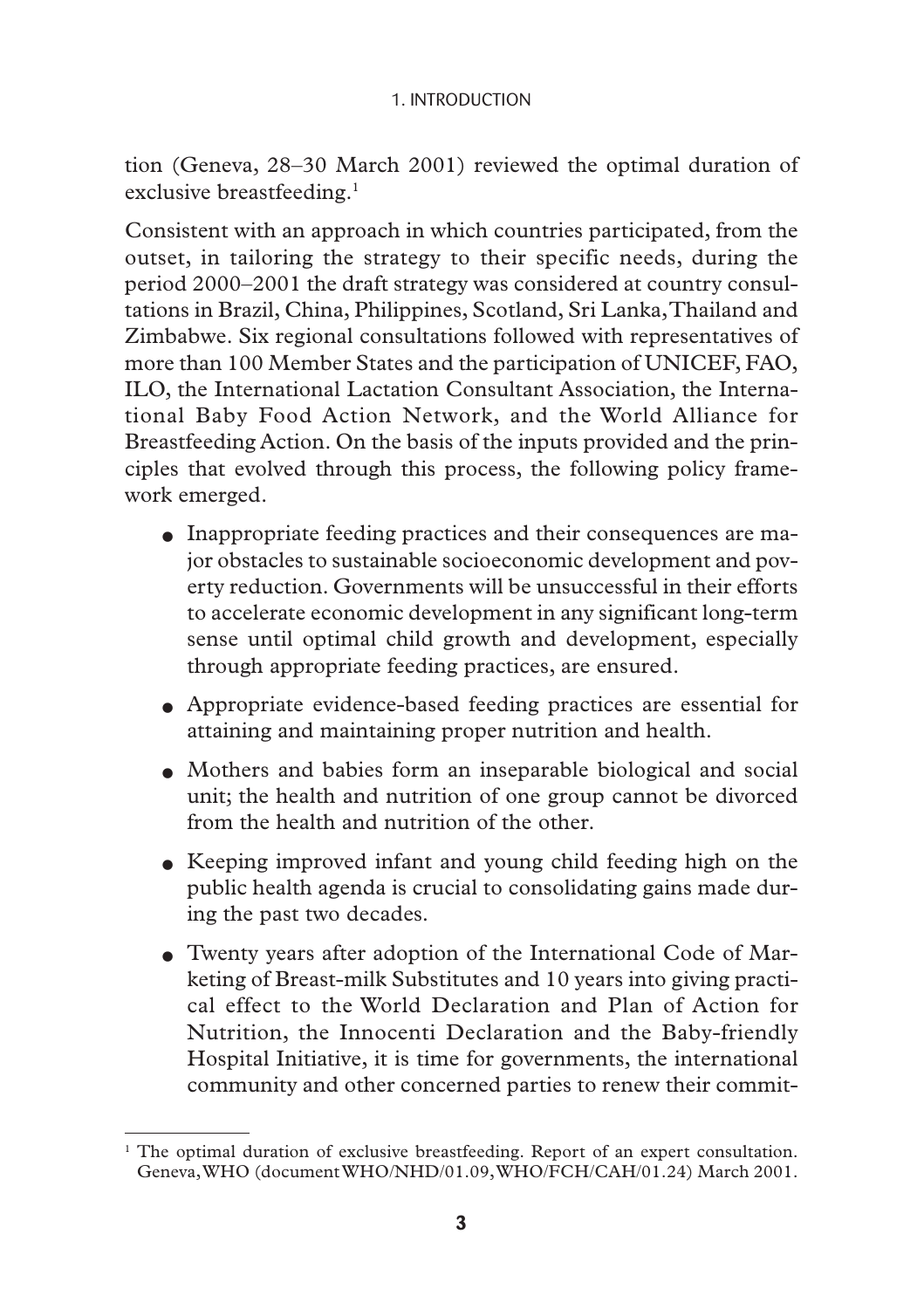ment to promoting the health and nutrition of infants and young children and to work together for this purpose.

- Although not every component is new, what is novel about the global strategy is its *integrated comprehensive approach* and the *degree of urgency* called for in implementing it, in order to deal effectively with so elementary a challenge as ensuring appropriate feeding for the world's children.
- The most rational and economical approach to achieving the strategy's aim and objectives is to use *existing* health and intersectoral structures, reinforced where necessary.
- Success in implementing the global strategy rests, first and foremost, on achieving political commitment at the highest level and assembling the indispensable human and financial resources.
- Additional high-priority conditions for success include definition of suitable goals and objectives, a realistic timeline for their achievement, and measurable process and output indicators that will permit an accurate monitoring and evaluation of action taken and a rapid response to identified needs.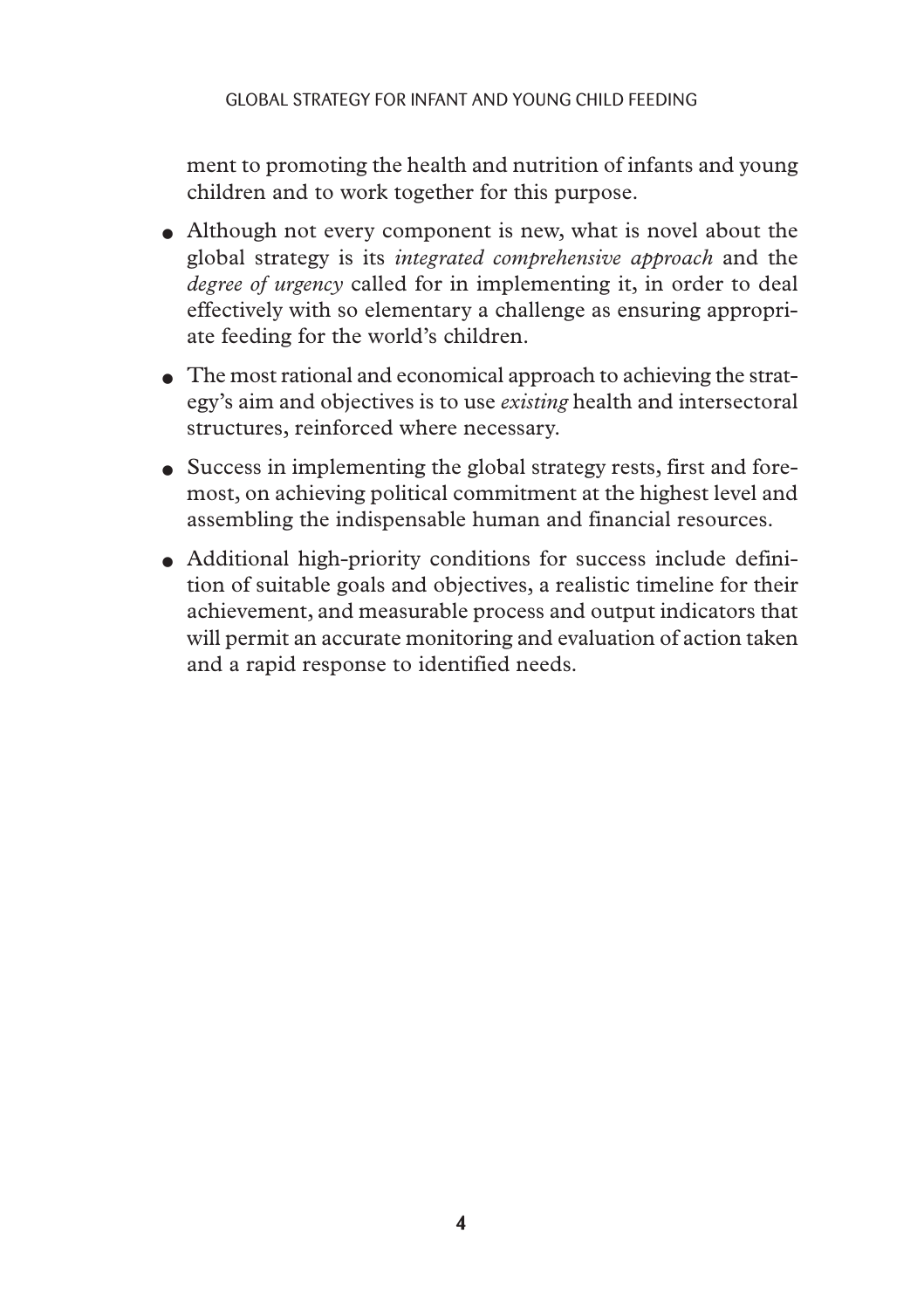# **2. Global strategy for infant and young child feeding**

## **Defining the challenge**

- 1. Malnutrition has been responsible, directly or indirectly, for 60% of the 10.9 million deaths annually among children under five. Well over two-thirds of these deaths, which are often associated with inappropriate feeding practices, occur during the first year of life. No more than 35% of infants worldwide are exclusively breastfed during the first four months of life; complementary feeding frequently begins too early or too late, and foods are often nutritionally inadequate and unsafe. Malnourished children who survive are more frequently sick and suffer the life-long consequences of impaired development. Rising incidences of overweight and obesity in children are also a matter of serious concern. Because poor feeding practices are a major threat to social and economic development, they are among the most serious obstacles to attaining and maintaining health that face this age group.
- 2. The health and nutritional status of mothers and children are intimately linked. Improved infant and young child feeding begins with ensuring the health and nutritional status of women, in their own right, throughout all stages of life and continues with women as providers for their children and families. Mothers and infants form a biological and social unit; they also share problems of malnutrition and ill-health. Whatever is done to solve these problems concerns both mothers and children together.
- 3. The global strategy for infant and young child feeding is based on respect, protection, facilitation and fulfilment of accepted human rights principles. Nutrition is a crucial, universally recognized component of the child's right to the enjoyment of the highest attainable standard of health as stated in the Convention on the Rights of the Child. Children have the right to adequate nutrition and access to safe and nutritious food, and both are essential for fulfilling their right to the highest attainable standard of health. Women, in turn,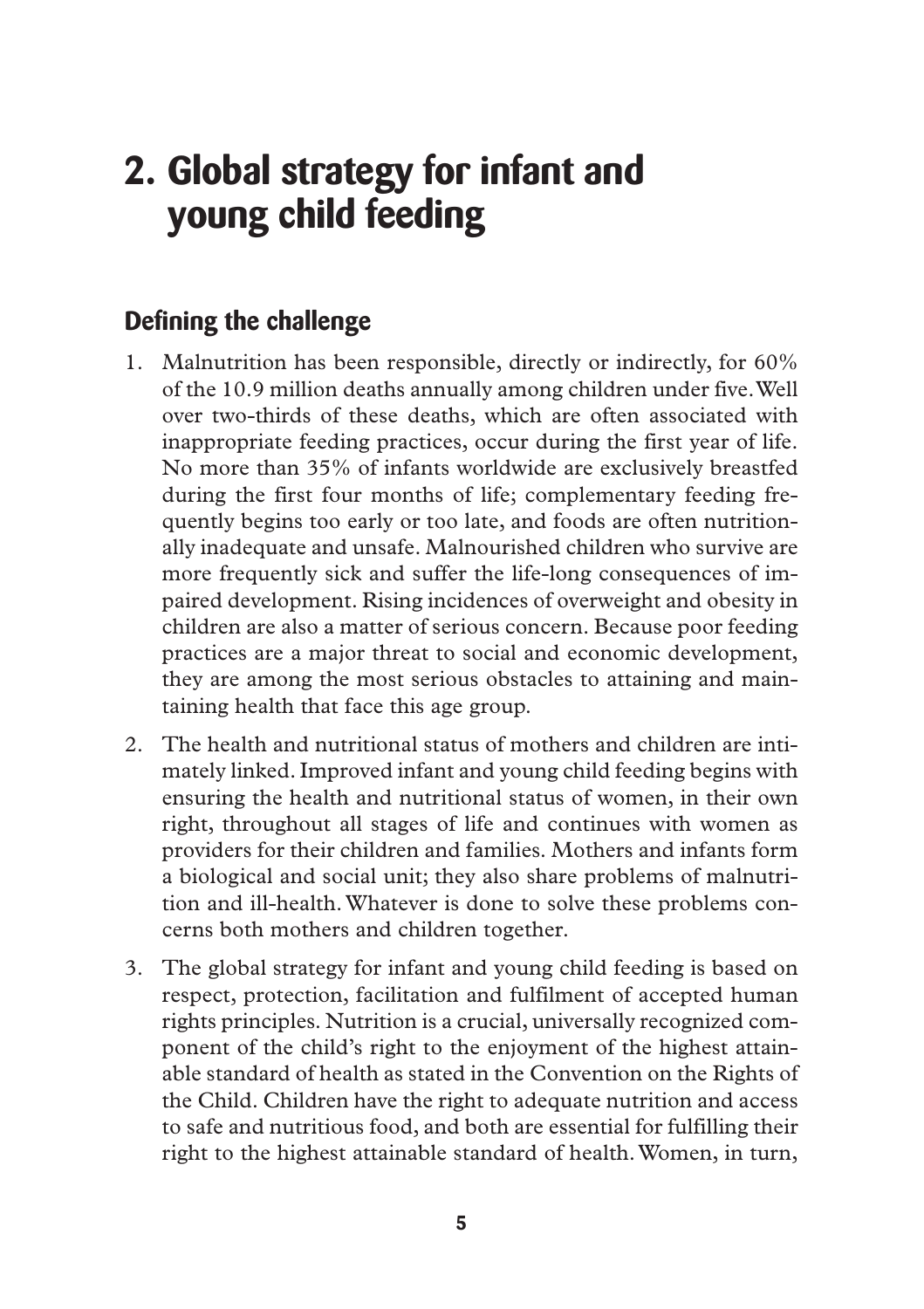have the right to proper nutrition, to decide how to feed their children, and to full information and appropriate conditions that will enable them to carry out their decisions. These rights are not yet realized in many environments.

- 4. Rapid social and economic change only intensifies the difficulties that families face in properly feeding and caring for their children. Expanding urbanization results in more families that depend on informal or intermittent employment with uncertain incomes and few or no maternity benefits. Both self-employed and nominally employed rural women face heavy workloads, usually with no maternity protection. Meanwhile, traditional family and community support structures are being eroded, resources devoted to supporting health- and, especially, nutrition-related, services are dwindling, accurate information on optimal feeding practices is lacking, and the number of food-insecure rural and urban households is on the rise.
- 5. The HIV pandemic and the risk of mother-to-child transmission of HIV through breastfeeding pose unique challenges to the promotion of breastfeeding, even among unaffected families. Complex emergencies, which are often characterized by population displacement, food insecurity and armed conflict, are increasing in number and intensity, further compromising the care and feeding of infants and young children the world over. Refugees and internally displaced persons alone currently number more than 40 million, including 5.5 million under-five children.

# **Determining the aim and objectives**

- 6. The *aim* of this strategy is to improve through optimal feeding the nutritional status, growth and development, health, and thus the survival of infants and young children.
- 7. The strategy's specific *objectives* are:
	- to raise awareness of the main problems affecting infant and young child feeding, identify approaches to their solution, and provide a framework of essential interventions;
	- to increase the commitment of governments, international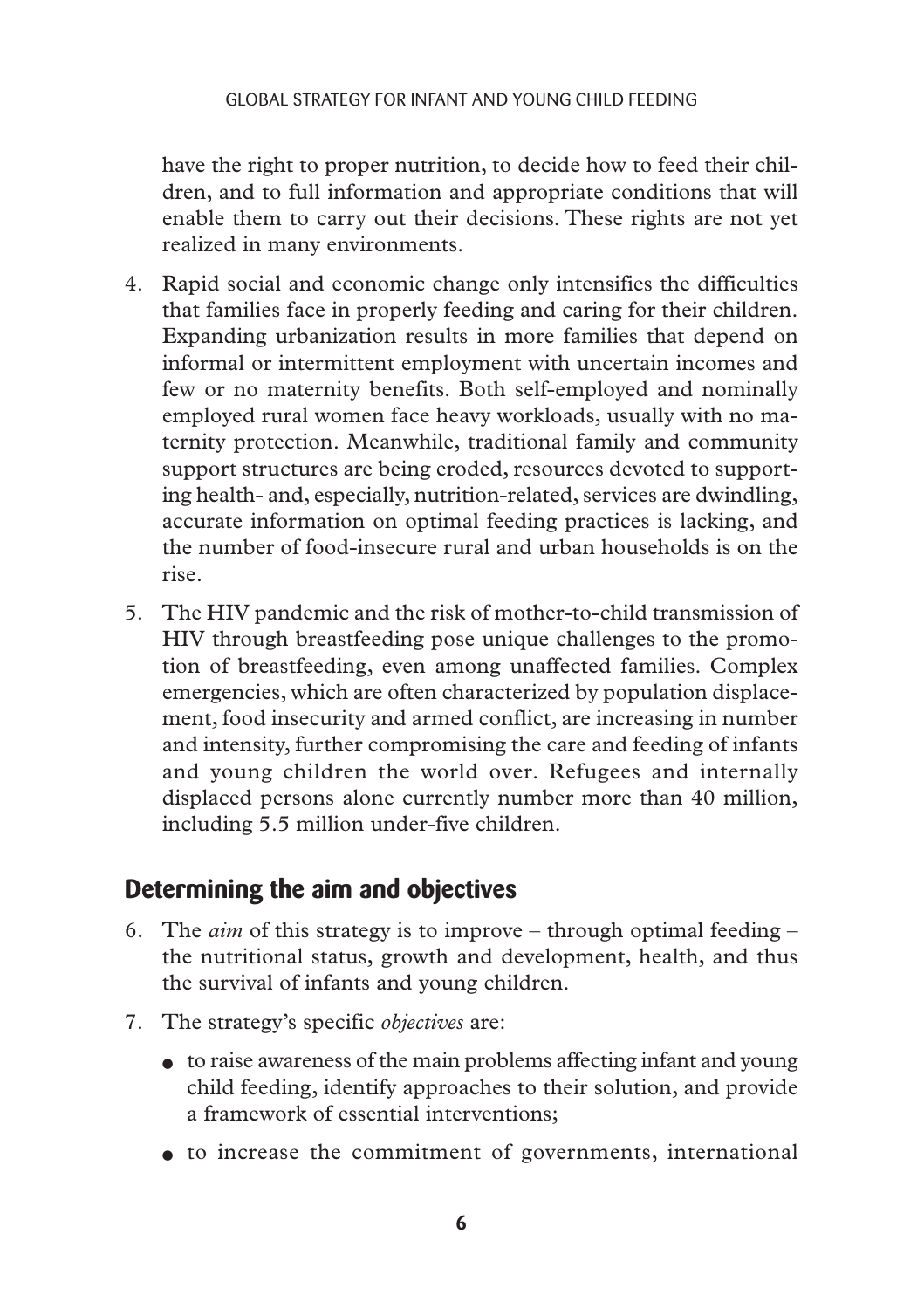2. GLOBAL STRATEGY FOR INFANT AND YOUNG CHILD FEEDING

organizations and other concerned parties<sup>1</sup> for optimal feeding practices for infants and young children;

- $\bullet$  to create an environment that will enable mothers, families and other caregivers in all circumstances to make – and implement – informed choices about optimal feeding practices for infants and young children.
- 8. The strategy is intended as a guide for action; it is based on accumulated evidence of the significance of the early months and years of life for child growth and development and it identifies interventions with a proven positive impact during this period. Moreover to remain dynamic, successful strategy implementation will rely on keeping pace with developments, while new clinical and population-based research is stimulated and behavioural concerns are investigated.
- 9. No single intervention or group can succeed in meeting the challenge; implementing the strategy thus calls for increased political will, public investment, awareness among health workers, involvement of families and communities, and collaboration between governments, international organizations and other concerned parties that will ultimately ensure that all necessary action is taken.

## **Promoting appropriate feeding for infants and young children**

10. *Breastfeeding* is an unequalled way of providing ideal food for the healthy growth and development of infants; it is also an integral part of the reproductive process with important implications for the health of mothers. As a global public health recommendation, infants should be exclusively breastfed for the first six months of

<sup>&</sup>lt;sup>1</sup> For the purposes of this strategy, other concerned parties include professional bodies, training institutions, industrial and commercial enterprises and their associations, nongovernmental organizations whether or not formally registered, religious and charitable organizations and citizens' associations such as community-based breastfeeding support networks and consumer groups.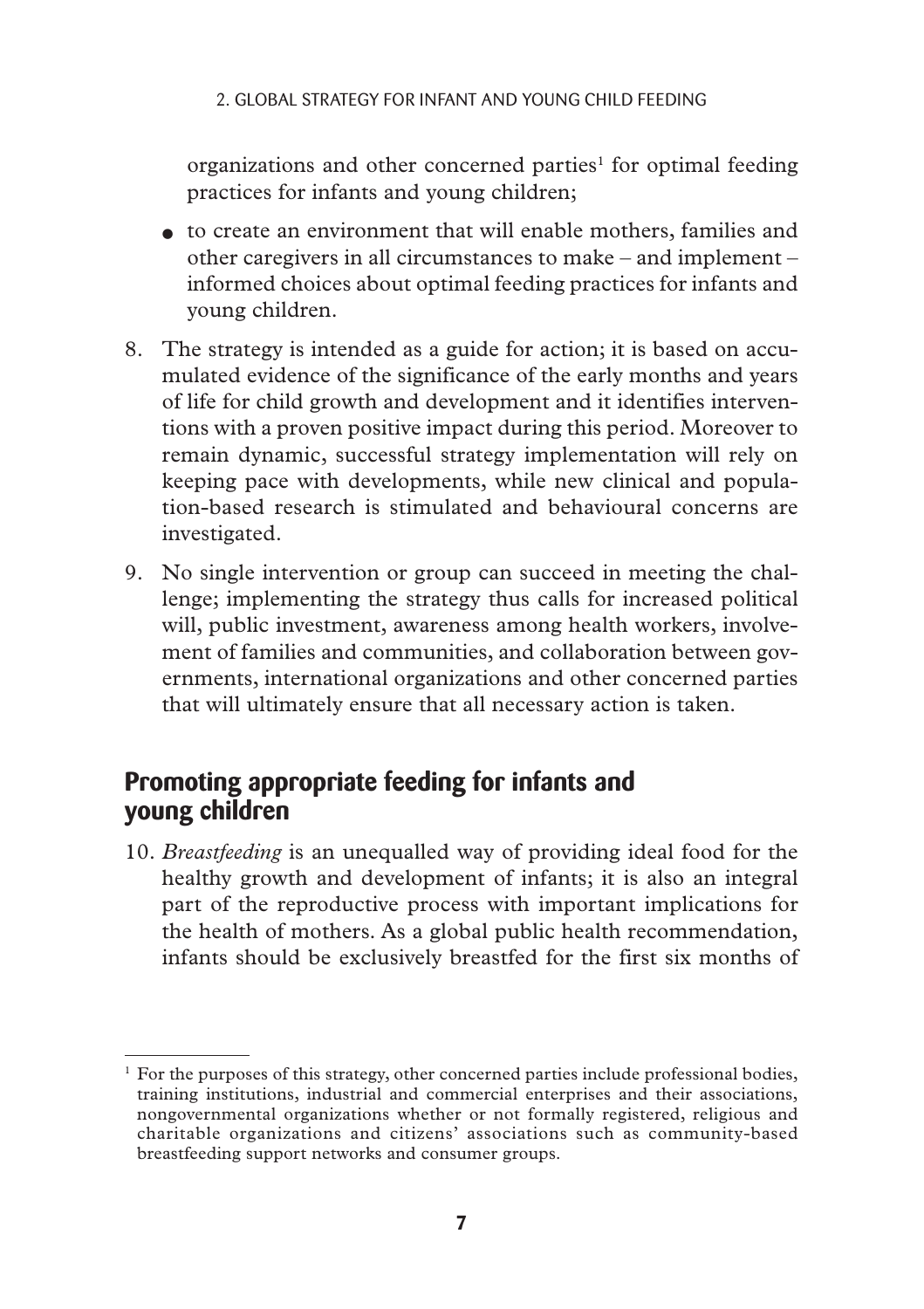life to achieve optimal growth, development and health.<sup>1</sup> Thereafter, to meet their evolving nutritional requirements, infants should receive nutritionally adequate and safe complementary foods while breastfeeding continues for up to two years of age or beyond. Exclusive breastfeeding from birth is possible except for a few medical conditions, and unrestricted exclusive breastfeeding results in ample milk production.

- 11. Even though it is a natural act, breastfeeding is also a learned behaviour. Virtually all mothers can breastfeed provided they have accurate information, and support within their families and communities and from the health care system. They should also have access to skilled practical help from, for example, trained health workers, lay and peer counsellors, and certified lactation consultants, who can help to build mothers' confidence, improve feeding technique, and prevent or resolve breastfeeding problems.
- 12. Women in paid employment can be helped to continue breastfeeding by being provided with minimum enabling conditions, for example paid maternity leave, part-time work arrangements, on-site crèches, facilities for expressing and storing breast milk, and breastfeeding breaks (see paragraph 28).
- 13. Infants are particularly vulnerable during the transition period when *complementary feeding* begins. Ensuring that their nutritional needs are met thus requires that complementary foods be:
	- *timely* meaning that they are introduced when the need for energy and nutrients exceeds what can be provided through exclusive and frequent breastfeeding;
	- *adequate* meaning that they provide sufficient energy, protein and micronutrients to meet a growing child's nutritional needs;
	- *safe* meaning that they are hygienically stored and prepared, and fed with clean hands using clean utensils and not bottles and teats;

 $<sup>1</sup>$  As formulated in the conclusions and recommendations of the expert consultation</sup> (Geneva, 28–30 March 2001) that completed the systematic review of the optimal duration of exclusive breastfeeding (see document A54/INF.DOC./4). See also resolution WHA54.2.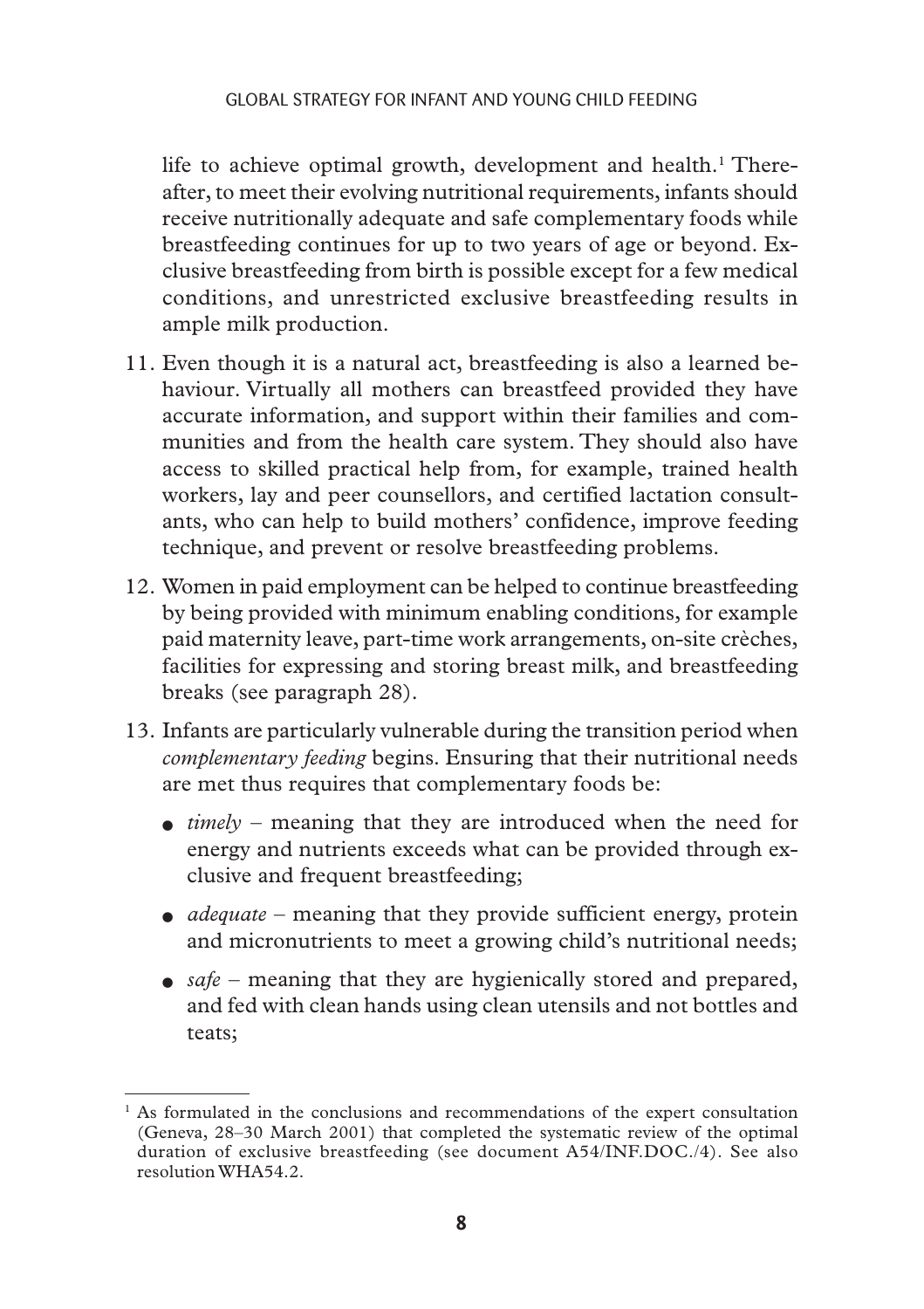#### 2. GLOBAL STRATEGY FOR INFANT AND YOUNG CHILD FEEDING

- *properly fed* meaning that they are given consistent with a child's signals of appetite and satiety, and that meal frequency and feeding method – actively encouraging the child, even during illness, to consume sufficient food using fingers, spoon or self-feeding – are suitable for age.
- 14. Appropriate complementary feeding depends on accurate *information* and skilled support from the family, community and health care system. Inadequate knowledge about appropriate foods and feeding practices is often a greater determinant of malnutrition than the lack of food. Moreover, diversified approaches are required to ensure access to foods that will adequately meet energy and nutrient needs of growing children, for example use of home- and community-based technologies to enhance nutrient density, bioavailability and the micronutrient content of local foods.
- 15. Providing sound and culture-specific nutrition counselling to mothers of young children and recommending the widest possible use of indigenous foodstuffs will help ensure that *local foods* are prepared and fed safely in the home. The agriculture sector has a particularly important role to play in ensuring that suitable foods for use in complementary feeding are produced, readily available and affordable.
- 16. In addition, *low-cost complementary foods*, prepared with locally available ingredients using suitable small-scale production technologies in community settings, can help to meet the nutritional needs of older infants and young children. *Industrially processed complementary foods* also provide an option for some mothers who have the means to buy them and the knowledge and facilities to prepare and feed them safely. Processed-food products for infants and young children should, when sold or otherwise distributed, meet applicable standards recommended by the Codex Alimentarius Commission and also the Codex Code of Hygienic Practice for Foods for Infants and Children.
- 17. *Food fortification* and universal or targeted *nutrient supplementation* may also help to ensure that older infants and young children receive adequate amounts of micronutrients.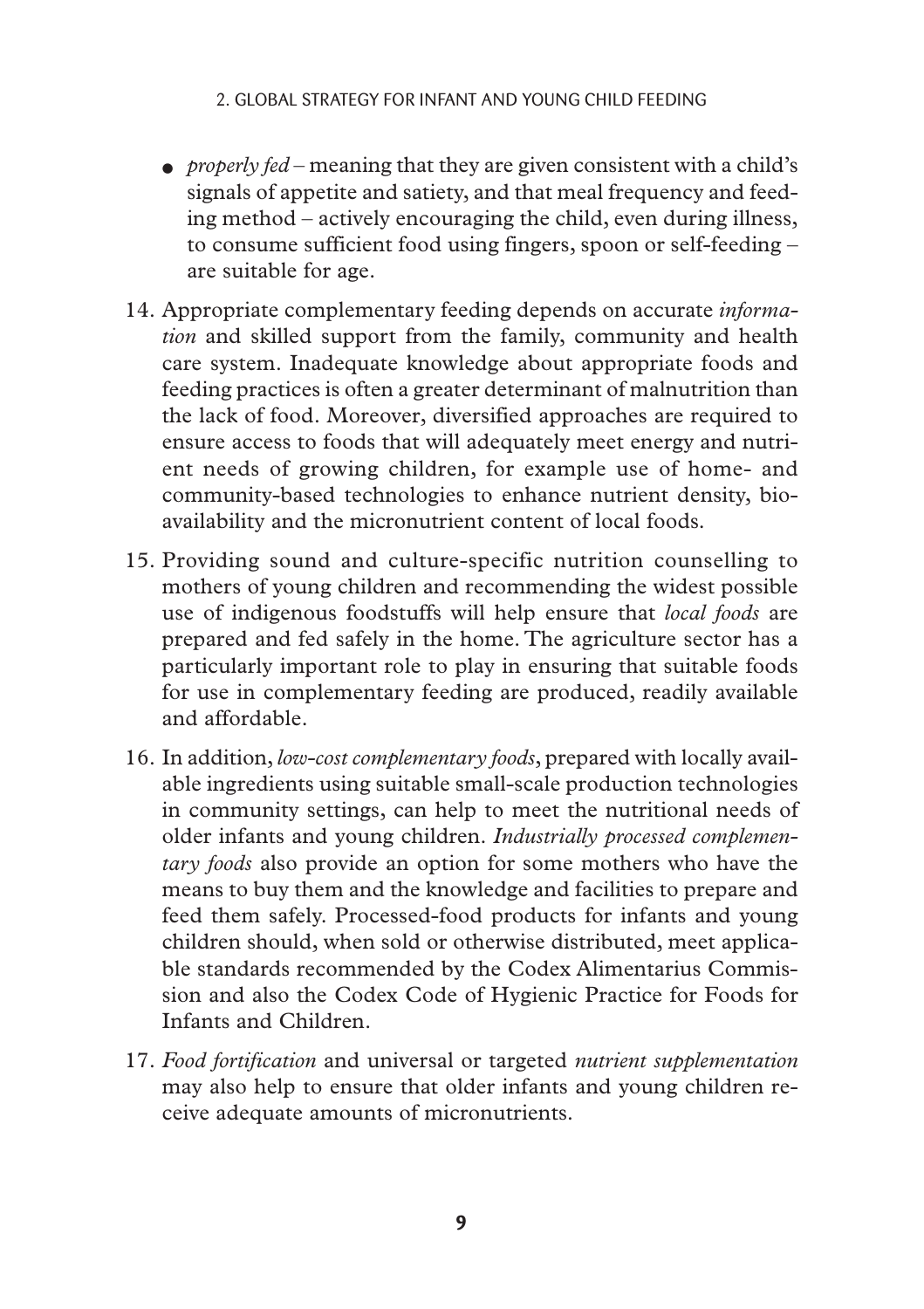# **Exercising other feeding options**

- 18. The vast majority of mothers can and should breastfeed, just as the vast majority of infants can and should be breastfed. Only under exceptional circumstances can a mother's milk be considered unsuitable for her infant. For those few health situations where infants cannot, or should not, be breastfed, the choice of the best alternative – expressed breast milk from an infant's own mother, breast milk from a healthy wet-nurse or a human-milk bank, or a breast-milk substitute fed with a cup, which is a safer method than a feeding bottle and teat – depends on individual circumstances.
- 19. For infants who do not receive breast milk, feeding with a suitable breast-milk substitute – for example an infant formula prepared in accordance with applicable Codex Alimentarius standards, or a home-prepared formula with micronutrient supplements – should be demonstrated only by health workers, or other community workers if necessary, and only to the mothers and other family members who need to use it; and the information given should include adequate instructions for appropriate preparation and the health hazards of inappropriate preparation and use. Infants who are not breastfed, for whatever reason, should receive special attention from the health and social welfare system since they constitute a risk group.

# **Feeding in exceptionally difficult circumstances**

- 20. Families in *difficult situations* require special attention and practical support to be able to feed their children adequately. In such cases the likelihood of not breastfeeding increases, as do the dangers of artificial feeding and inappropriate complementary feeding. Wherever possible, mothers and babies should remain together and be provided the support they need to exercise the most appropriate feeding option under the circumstances.
- 21. Infants and young children who are *malnourished* are most often found in environments where improving the quality and quantity of food intake is particularly problematic. To prevent a recurrence and to overcome the effects of chronic malnutrition, these children need extra attention both during the early rehabilitation phase and over the longer term. Nutritionally adequate and safe complemen-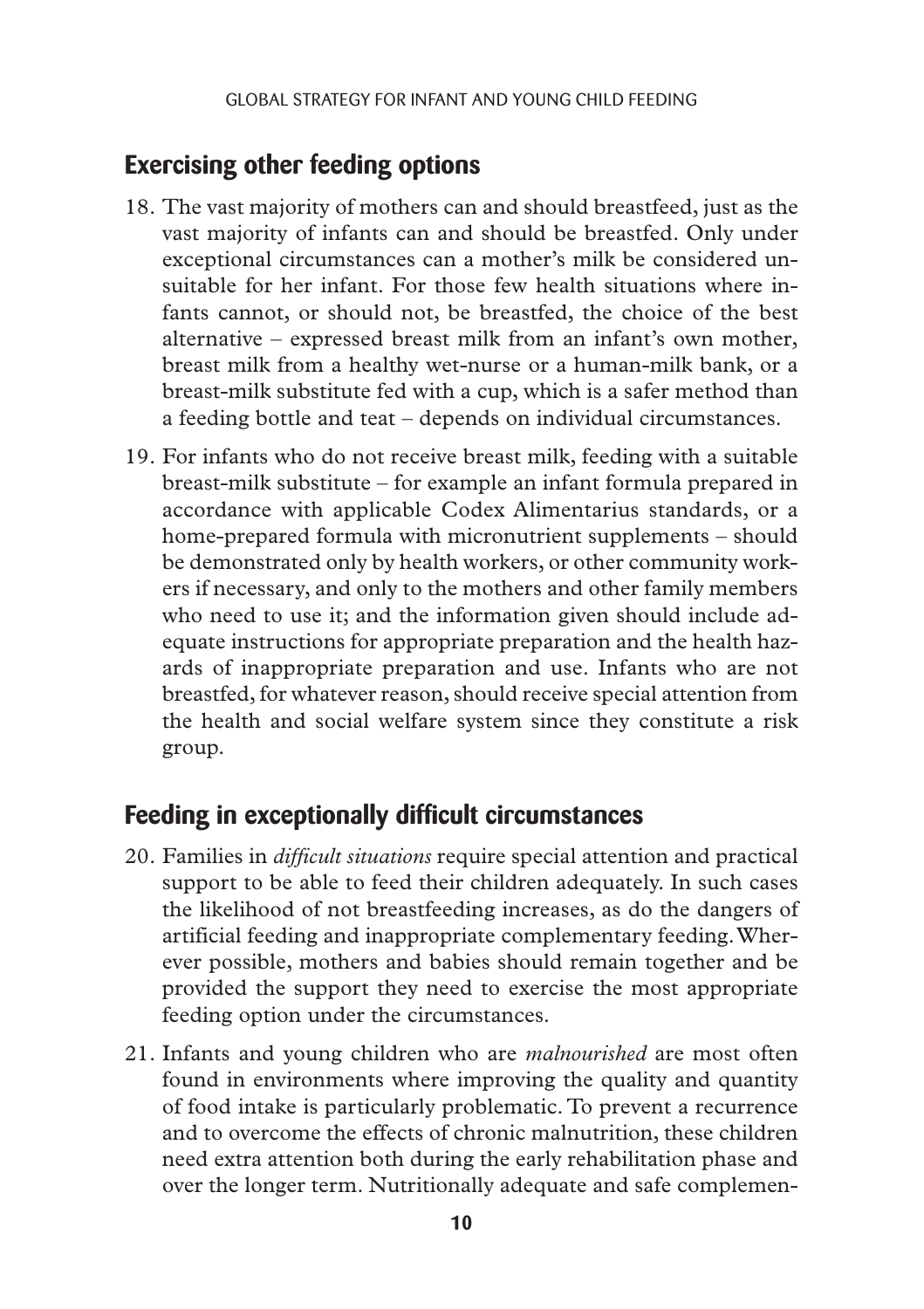#### 2. GLOBAL STRATEGY FOR INFANT AND YOUNG CHILD FEEDING

tary foods may be particularly difficult to obtain and dietary supplements may be required for these children. Continued frequent breastfeeding and, when necessary, relactation are important preventive steps since malnutrition often has its origin in inadequate or disrupted breastfeeding.

- 22. The proportion of infants with *low birth weight* varies from 6% to more than 28% depending on the setting. Most are born at or near term and can breastfeed within the first hour after birth. Breast milk is particularly important for preterm infants and the small proportion of term infants with very low birth weight; they are at increased risk of infection, long-term ill-health and death.
- 23. Infants and children are among the most vulnerable victims of natural or human-induced *emergencies*. Interrupted breastfeeding and inappropriate complementary feeding heighten the risk of malnutrition, illness and mortality. Uncontrolled distribution of breastmilk substitutes, for example in refugee settings, can lead to early and unnecessary cessation of breastfeeding. For the vast majority of infants emphasis should be on protecting, promoting and supporting breastfeeding and ensuring timely, safe and appropriate complementary feeding. There will always be a small number of infants who have to be fed on breast-milk substitutes. Suitable substitutes, procured, distributed and fed safely as part of the regular inventory of foods and medicines, should be provided.
- 24. An estimated 1.6 million children are born to *HIV-infected women* each year, mainly in low-income countries. The absolute risk of HIV transmission through breastfeeding for more than one year – globally between 10% and 20% – needs to be balanced against the increased risk of morbidity and mortality when infants are not breastfed. All HIV-infected mothers should receive counselling, which includes provision of general information about meeting their own nutritional requirements and about the risks and benefits of various feeding options, and specific guidance in selecting the option most likely to be suitable for their situation. Adequate *replacement feeding* is needed for infants born to HIV-positive mothers who choose not to breastfeed. It requires a suitable breast-milk substitute, for example an infant formula prepared in accordance with applicable Codex Alimentarius standards, or a home-prepared formula with micronutrient supplements. Heat-treated breast milk, or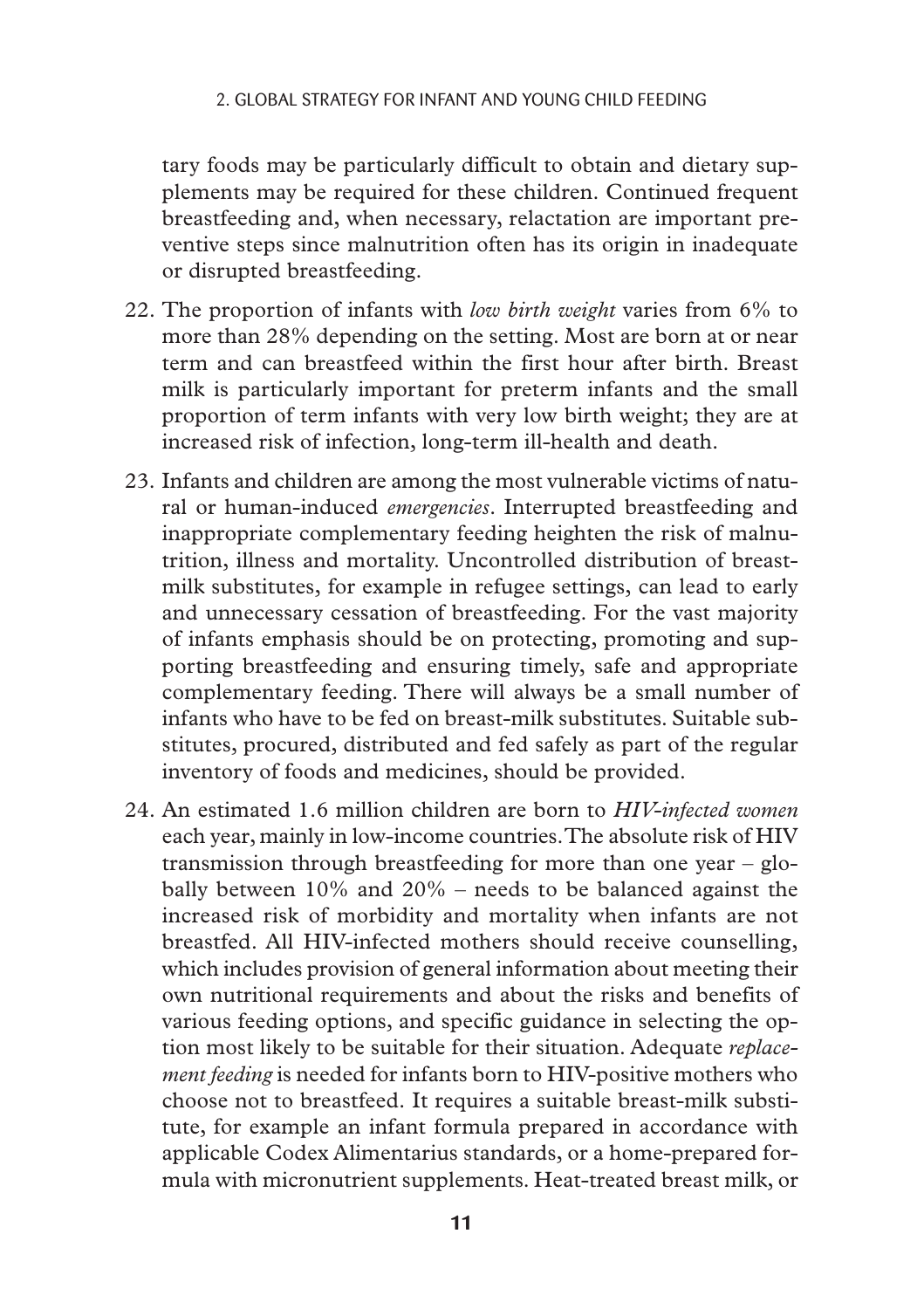breast milk provided by an HIV-negative donor mother, may be an option in some cases. To reduce the risk of interfering with the promotion of breastfeeding for the great majority, providing a breastmilk substitute for these infants should be consistent with the principles and aim of the International Code of Marketing of Breastmilk Substitutes (see paragraph 19). For mothers who test negative for HIV, or who are untested, exclusive breastfeeding remains the recommended feeding option (see paragraph 10).

25. Children living in *special circumstances* also require extra attention – for example, orphans and children in foster care, and children born to adolescent mothers, mothers suffering from physical or mental disabilities, drug- or alcohol-dependence, or mothers who are imprisoned or part of disadvantaged or otherwise marginalized populations.

## **Improving feeding practices**

- 26. Mothers, fathers and other caregivers should have access to objective, consistent and complete *information* about appropriate feeding practices, free from commercial influence. In particular, they need to know about the recommended period of exclusive and continued breastfeeding; the timing of the introduction of complementary foods; what types of food to give, how much and how often; and how to feed these foods safely.
- 27. Mothers should have access to *skilled support* to help them initiate and sustain appropriate feeding practices, and to prevent difficulties and overcome them when they occur. Knowledgeable health workers are well placed to provide this support, which should be a routine part not only of regular prenatal, delivery and postnatal care but also of services provided for the well baby and sick child. Community-based networks offering mother-to-mother support, and trained breastfeeding counsellors working within, or closely with, the health care system, also have an important role to play in this regard. Where fathers are concerned, research shows that breastfeeding is enhanced by the support and companionship they provide as family providers and caregivers.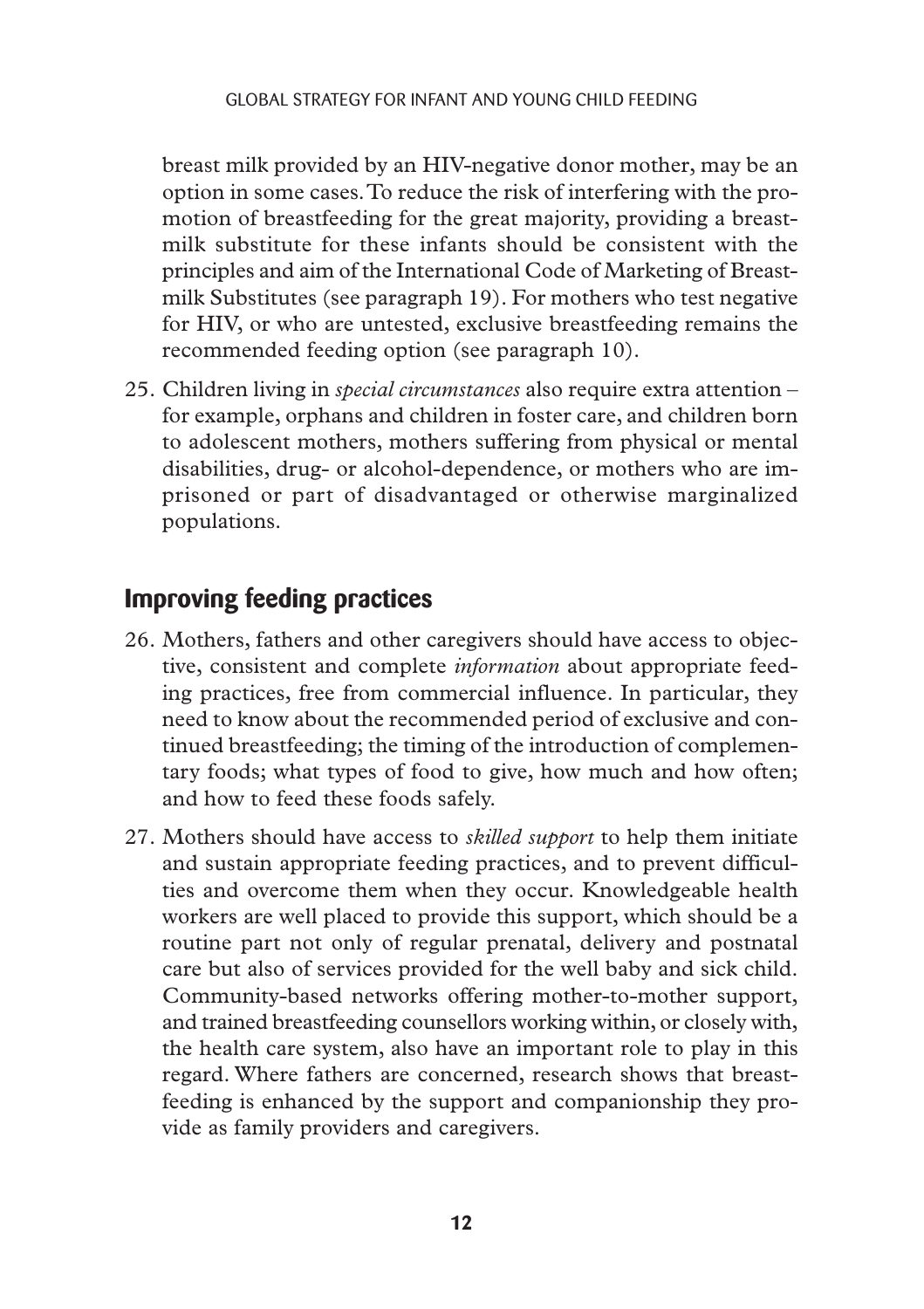#### 2. GLOBAL STRATEGY FOR INFANT AND YOUNG CHILD FEEDING

- 28. Mothers should also be able to continue breastfeeding and caring for their children after they return to *paid employment*. This can be accomplished by implementing maternity protection legislation and related measures consistent with ILO Maternity Protection Convention, 2000 No. 183 and Maternity Protection Recommendation, 2000 No. 191. Maternity leave, day-care facilities and paid breastfeeding breaks should be available for all women employed outside the home.
- 29. Continuing clinical and population-based *research* and investigation of behavioural concerns are essential ingredients for improving feeding practices. Crucial areas include completion and application of the new international growth reference, prevention and control of micronutrient malnutrition, programmatic approaches and community-based interventions for improving breastfeeding and complementary feeding practices, improving maternal nutritional status and pregnancy outcome, and interventions for preventing mother-to-child transmission of HIV in relation to infant feeding.

# **Achieving the strategy's objectives**

- 30. A first step to achieving the objectives of this strategy is to reaffirm the relevance – indeed the urgency – of the four operational targets of the Innocenti Declaration on the Protection, Promotion and Support of Breastfeeding:<sup>1</sup>
	- appointing a national breastfeeding coordinator with appropriate authority, and establishing a multisectoral national breastfeeding committee composed of representatives from relevant government departments, nongovernmental organizations, and health professional associations;
	- ensuring that every facility providing maternity services fully practices all the "Ten steps to successful breastfeeding" set out in the

 $1$  Meeting in Florence, Italy, in July 1990, government policy-makers from more than 30 countries adopted the Innocenti Declaration. The Forty-fourth World Health Assembly, in 1991, welcomed the Declaration as "a basis for international health policy and action" and requested the Director-General to monitor achievement of its targets (resolution WHA44.33).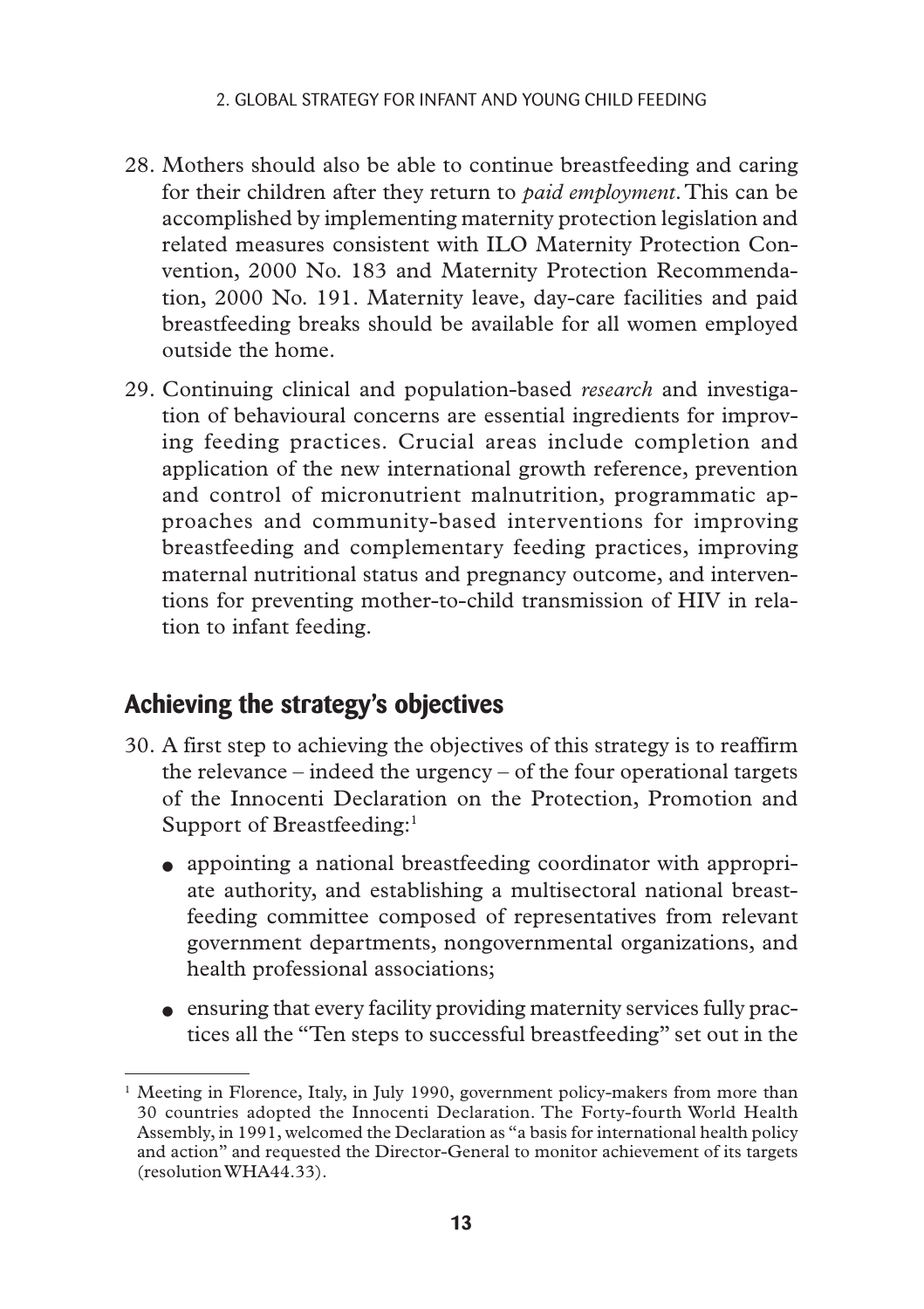WHO/UNICEF statement on breastfeeding and maternity services;<sup>1</sup>

- giving effect to the principles and aim of the International Code of Marketing of Breast-milk Substitutes and subsequent relevant Health Assembly resolutions in their entirety;
- enacting imaginative legislation protecting the breastfeeding rights of working women and establishing means for its enforcement.
- 31. Many governments have taken important steps towards realizing these targets and much has been achieved as a result, notably through the Baby-friendly Hospital Initiative and the legislation and other measures that have been adopted with regard to the marketing of breast-milk substitutes. Achievements are far from uniform, however, and there are signs of weakened commitment, for example in the face of the HIV/AIDS pandemic and the number and gravity of complex emergencies affecting infants and young children. Moreover, the Innocenti Declaration focuses uniquely on breastfeeding. Thus, additional targets are needed to reflect a comprehensive approach to meeting care and feeding requirements during the first three years of life through a wide range of interrelated actions.
- 32. In the light of accumulated scientific evidence, and policy and programme experience, the time is right for governments, with the support of international organizations and other concerned parties:
	- to reconsider how best to ensure the appropriate feeding of infants and young children and to renew their collective commitment to meeting this challenge;
	- to constitute effective broad-based bodies to lead the implementation of this strategy as a coordinated multisectoral national response by all concerned parties to the multiple challenges of infant and young child feeding;<sup>2</sup> and

<sup>1</sup> *Protecting, promoting and supporting breastfeeding: the special role of maternity services*. A joint WHO/UNICEF statement. Geneva, WHO, 1989.

 $2^2$  Consistent with the first target of the Innocenti Declaration, more than 100 countries have already appointed a national breastfeeding coordinator and established a multisectoral national committee. These arrangements could form the basis for the creation of the new body called for here.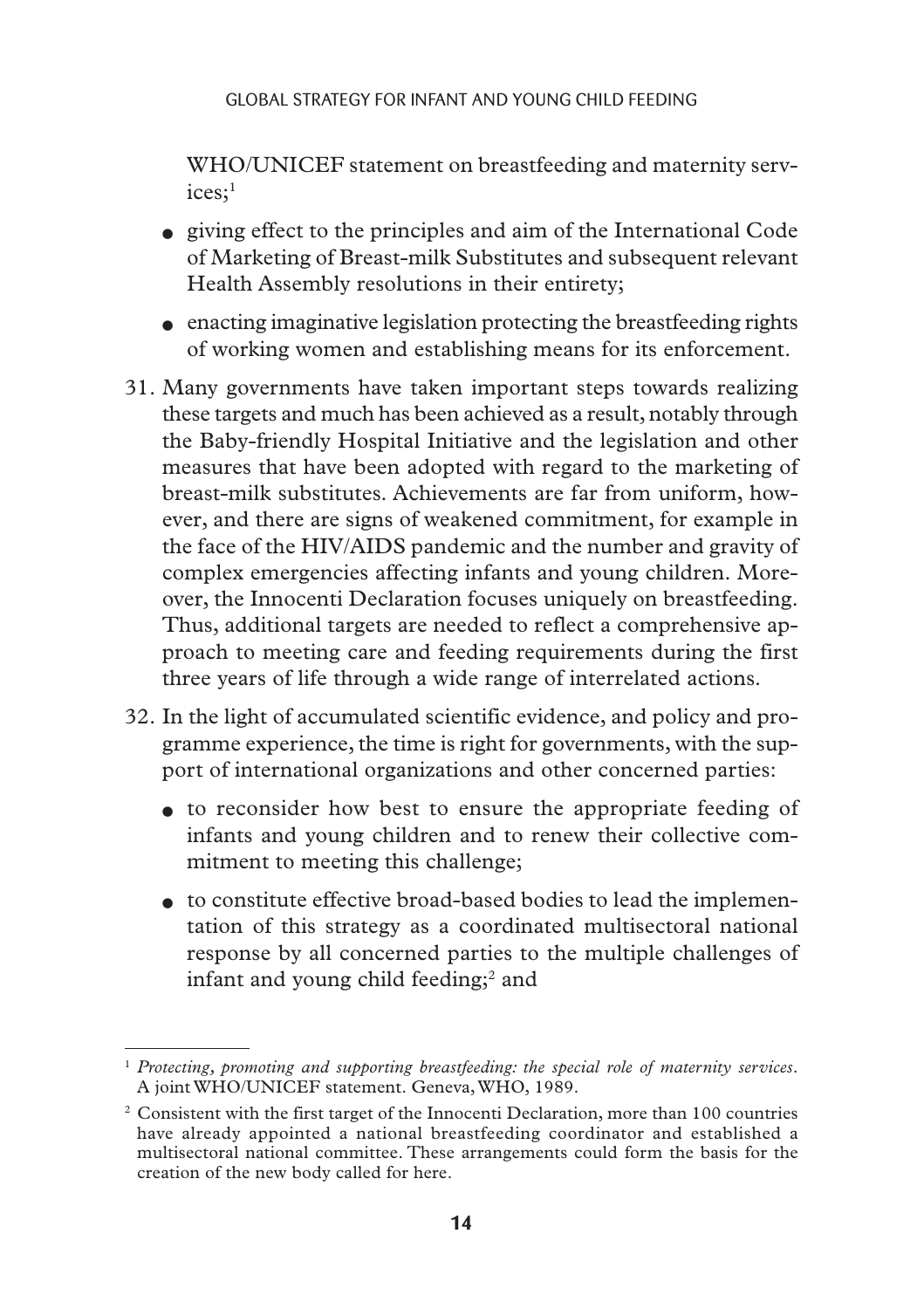- to establish a system to monitor regularly feeding practices, assess trends using sex-disaggregated data and evaluate the impact of interventions.
- 33. With these considerations in mind, the global strategy includes as a priority for all governments the achievement of the following additional operational targets:<sup>1</sup>
	- to develop, implement, monitor and evaluate a comprehensive policy on infant and young child feeding, in the context of national policies and programmes for nutrition, child and reproductive health, and poverty reduction;
	- to ensure that the health and other relevant sectors protect, promote and support exclusive breastfeeding for six months and continued breastfeeding up to two years of age or beyond, while providing women access to the support they require – in the family, community and workplace – to achieve this goal;
	- to promote timely, adequate, safe and appropriate complementary feeding with continued breastfeeding;
	- to provide guidance on feeding infants and young children in exceptionally difficult circumstances, and on the related support required by mothers, families and other caregivers;
	- to consider what new legislation or other suitable measures may be required, as part of a comprehensive policy on infant and young child feeding, to give effect to the principles and aim of the International Code of Marketing of Breast-milk Substitutes and to subsequent relevant Health Assembly resolutions.

# **Implementing high-priority action**

34. A comprehensive national policy, based on a thorough needs assessment, should foster an environment that protects, promotes and supports appropriate infant and young child feeding practices. An effective feeding policy consistent with efforts to promote overall household food security requires the following critical interventions:

 $1$  Governments should set a realistic date for achievement of all the global strategy's targets and define measurable indicators to assess their progress in this regard.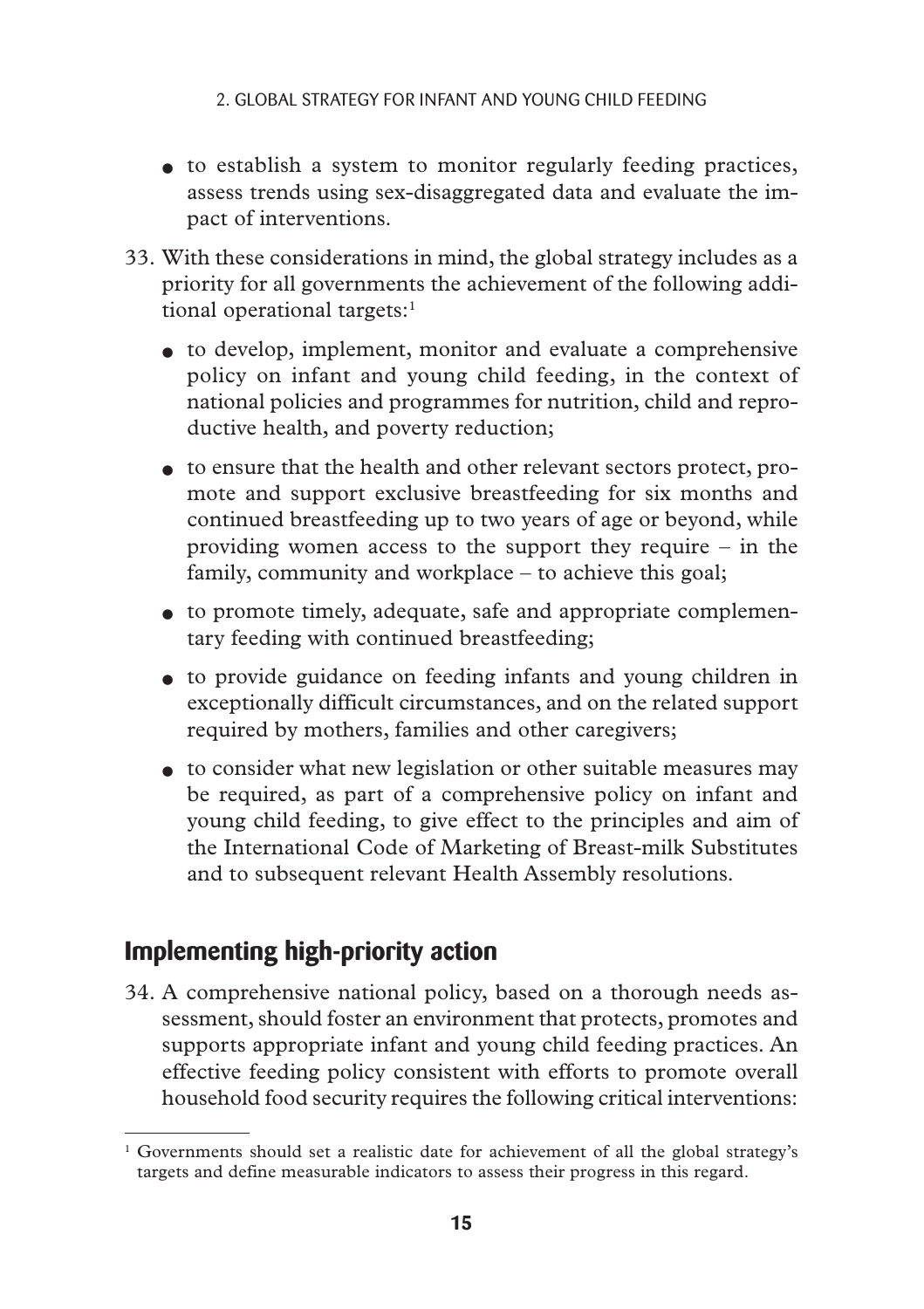#### **For protection**

- adopting and monitoring application of a policy of maternity entitlements, consistent with the ILO Maternity Protection Convention and Recommendation, in order to facilitate breastfeeding by women in paid employment, including those whom the standards describe as engaging in atypical forms of dependent work, for example part-time, domestic and intermittent employment;
- ensuring that processed complementary foods are marketed for use at an appropriate age, and that they are safe, culturally acceptable, affordable and nutritionally adequate, in accordance with relevant Codex Alimentarius standards;
- implementing and monitoring existing measures to give effect to the International Code of Marketing of Breast-milk Substitutes and to subsequent relevant Health Assembly resolutions, and, where appropriate, strengthening them or adopting new measures;

#### **For promotion**

• ensuring that all who are responsible for communicating with the general public, including educational and media authorities, provide accurate and complete information about appropriate infant and young child feeding practices, taking into account prevailing social, cultural and environmental circumstances;

### **For support through the health care system**

- providing skilled counselling and help for infant and young child feeding, for instance at well-baby clinics, during immunization sessions, and in in- and out-patient services for sick children, nutrition services, and reproductive health and maternity services;
- ensuring that hospital routines and procedures remain fully supportive of the successful initiation and establishment of breastfeeding through implementation of the Baby-friendly Hospital Initiative, monitoring and reassessing already designated facilities, and expanding the Initiative to include clinics, health centres and paediatric hospitals;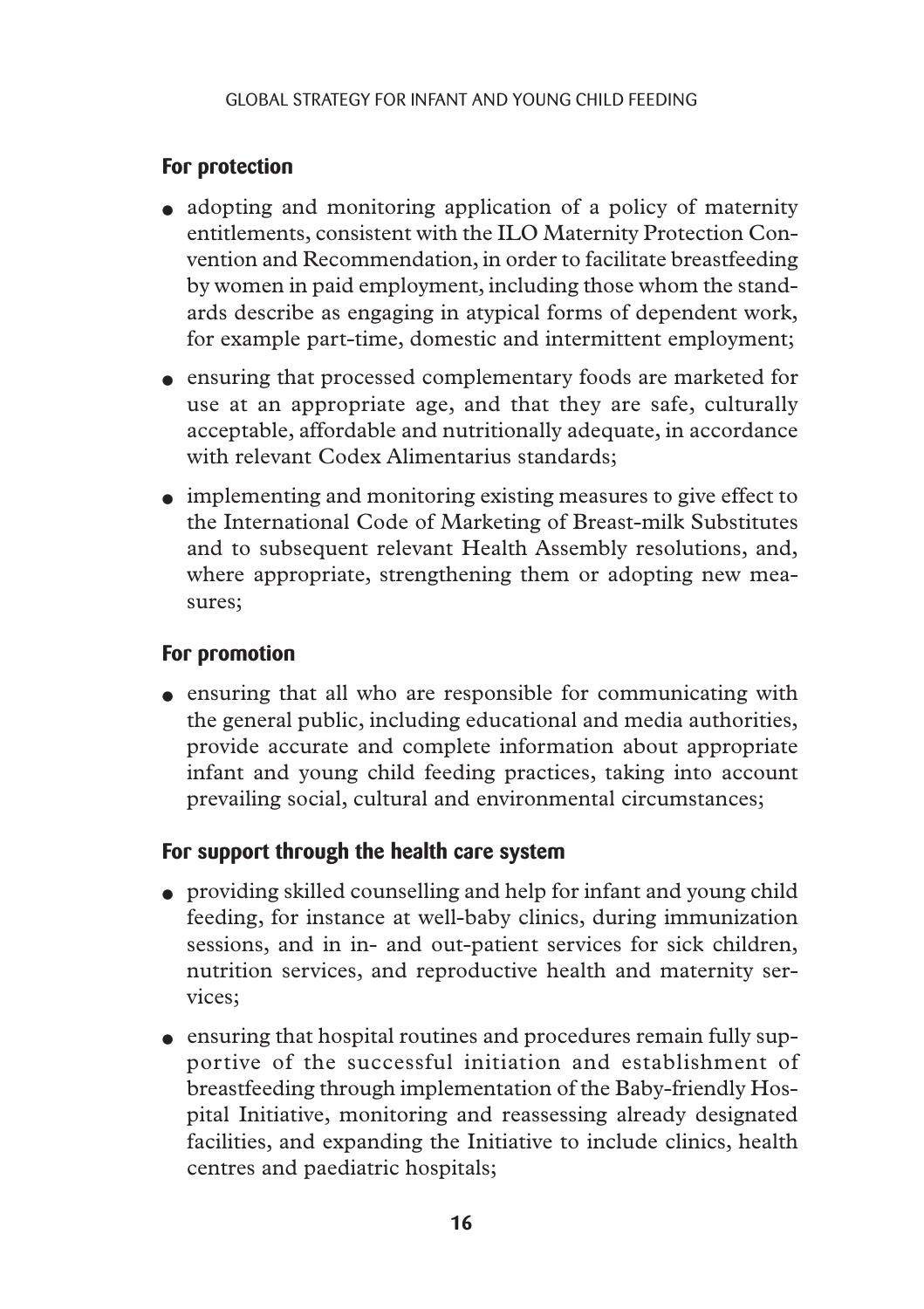- increasing access to antenatal care and education about breastfeeding, to delivery practices which support breastfeeding and to follow-up care which helps to ensure continued breastfeeding;
- promoting good nutrition for pregnant and lactating women;
- monitoring the growth and development of infants and young children as a routine nutrition intervention, with particular attention to low-birth-weight and sick infants and those born to HIV-positive mothers, and ensuring that mothers and families receive appropriate counselling;
- providing guidance on appropriate complementary feeding with emphasis on the use of suitable locally available foods which are prepared and fed safely;
- promoting adequate intake of essential nutrients through access to suitable – including fortified – local foods and, when necessary, micronutrient supplements;
- enabling mothers to remain with their hospitalized children to ensure continued breastfeeding and adequate complementary feeding and, where feasible, allow breastfed children to stay with their hospitalized mothers;
- ensuring effective therapeutic feeding of sick and malnourished children, including the provision of skilled breastfeeding support when required;
- training health workers who care for mothers, children and families with regard to:
	- counselling and assistance skills needed for breastfeeding, complementary feeding, HIV and infant feeding and, when necessary, feeding with a breast-milk substitute,
	- feeding during illness,
	- health workers' responsibilities under the International Code of Marketing of Breast-milk Substitutes;
- revising and reforming pre-service curricula for all health workers, nutritionists and allied professionals to provide appropriate information and advice on infant and young child feeding for use by families and those involved in the field of infant and young child nutrition;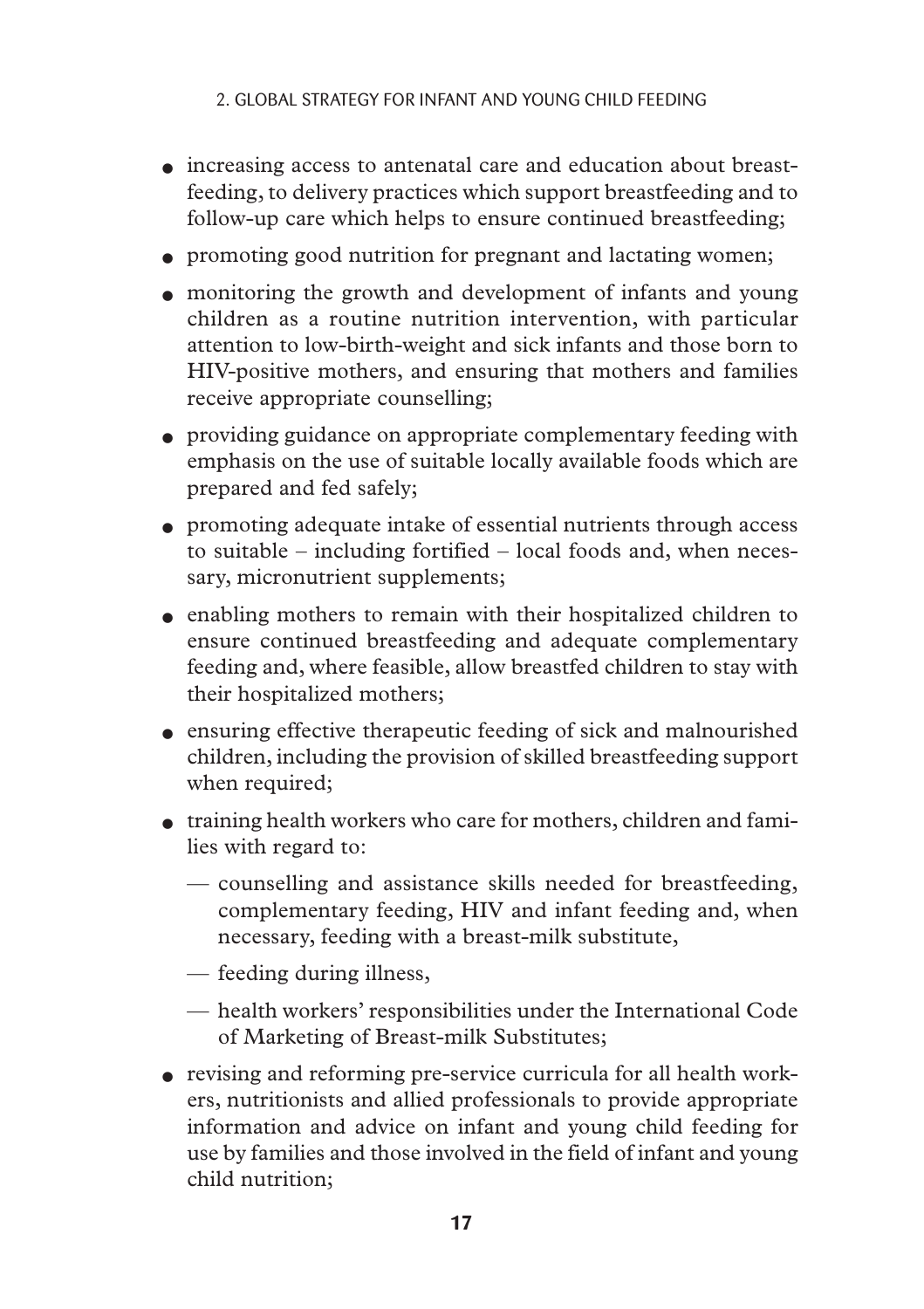#### **For support in the community**

- promoting development of community-based support networks to help ensure appropriate infant and young child feeding, for example mother-to-mother support groups and peer or lay counsellors, to which hospitals and clinics can refer mothers on discharge;
- ensuring that community-based support networks not only are welcome within the health care system but also participate actively in the planning and provision of services;

## **For support for feeding infants and young children in exceptionally difficult circumstances**

- ensuring that health workers have accurate and up-to-date information about infant feeding policies and practices, and that they have the specific knowledge and skills required to support caregivers and children in all aspects of infant and young child feeding in exceptionally difficult circumstances;
- creating conditions that will facilitate exclusive breastfeeding, by provision, for example, of appropriate maternity care, extra food rations and drinking-water for pregnant and lactating women, and staff who have breastfeeding counselling skills;
- $\bullet$  ensuring that suitable preferably locally available complementary foods are selected and fed, consistent with the age and nutritional needs of older infants and young children;
- searching actively for malnourished infants and young children so that their condition can be identified and treated, they can be appropriately fed, and their caregivers can be supported;
- giving guidance for identifying infants who have to be fed on breast-milk substitutes, ensuring that a suitable substitute is provided and fed safely for as long as needed by the infants concerned, and preventing any "spillover effect" of artificial feeding into the general population;
- ensuring that health workers with knowledge and experience in all aspects of breastfeeding and replacement feeding are available to counsel HIV-positive women;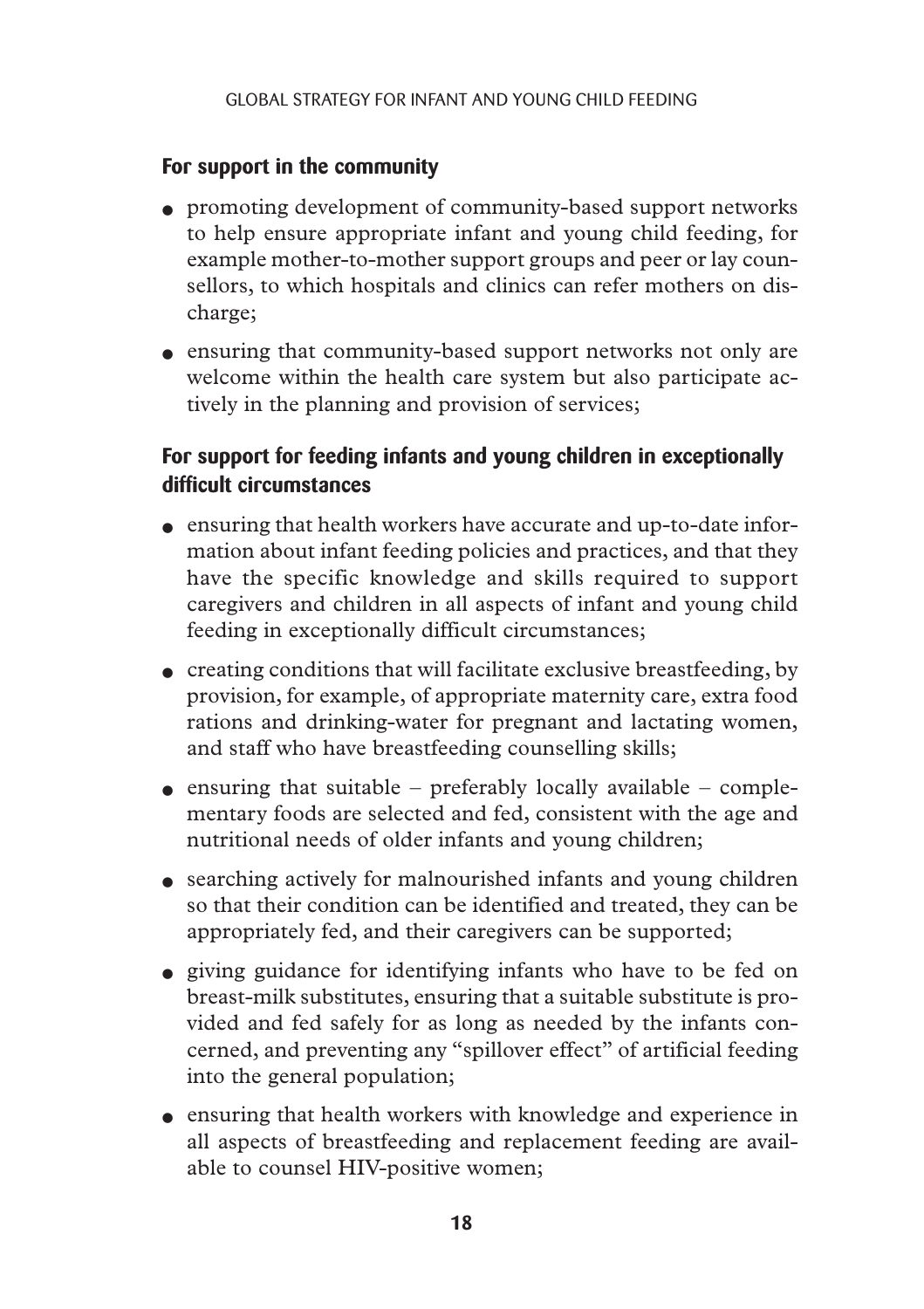- adapting the Baby-friendly Hospital Initiative by taking account of HIV/AIDS and by ensuring that those responsible for emergency preparedness are well trained to support appropriate feeding practices consistent with the Initiative's universal principles;
- ensuring that whenever breast-milk substitutes are required for social or medical reasons, for example for orphans or in the case of HIV-positive mothers, they are provided for as long as the infants concerned need them.

# **Obligations and responsibilities**

35. Governments, international organizations and other concerned parties share responsibility for ensuring the fulfilment of the right of children to the highest attainable standard of health and the right of women to full and unbiased information, and adequate health care and nutrition. Each partner should acknowledge and embrace its responsibilities for improving the feeding of infants and young children and for mobilizing required resources. All partners should work together to achieve fully this strategy's aim and objectives, including by forming fully transparent innovative alliances and partnerships consistent with accepted principles for avoiding conflict of interest.

#### **Governments**

- 36. The primary obligation of governments is to formulate, implement, monitor and evaluate a comprehensive *national policy* on infant and young child feeding. In addition to political commitment at the highest level, a successful policy depends on effective national coordination to ensure full collaboration of all concerned government agencies, international organizations and other concerned parties. This implies continual collection and evaluation of relevant information on feeding policies and practices. Regional and local governments also have an important role to play in implementing this strategy.
- 37. A detailed *action plan* should accompany the comprehensive policy, including defined goals and objectives, a timeline for their achievement, allocation of responsibilities for the plan's implementation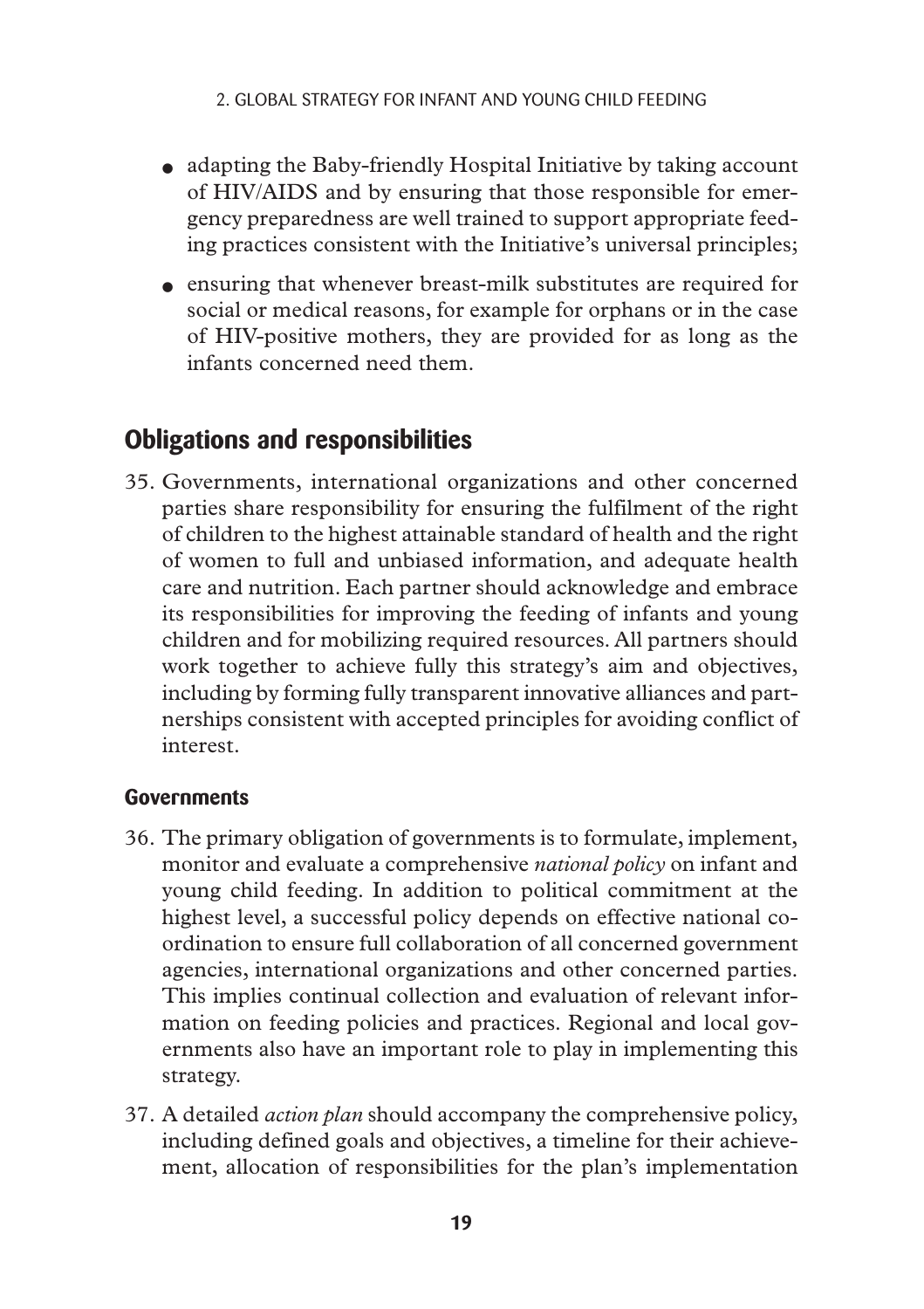and measurable indicators for its monitoring and evaluation. For this purpose, governments should seek, when appropriate, the cooperation of appropriate international organizations and other agencies, including global and regional lending institutions. The plan should be compatible with, and form an integral part of, all other activities designed to contribute to optimal infant and young child nutrition.

38. Adequate *resources* – human, financial and organizational – will have to be identified and allocated to ensure the plan's timely successful implementation. Constructive dialogue and active collaboration with appropriate groups working for the protection, promotion and support of appropriate feeding practices will be particularly important in this connection. Support for epidemiological and operational research is also a crucial component.

#### **Other concerned parties**

39. Identifying specific responsibilities within society – crucial complementary and mutually reinforcing roles – for protecting, promoting and supporting appropriate feeding practices is something of a new departure. Groups that have an important role in advocating the rights of women and children and in creating a supportive environment on their behalf can work singly, together and with governments and international organizations to improve the situation by helping to remove both cultural and practical barriers to appropriate infant and young child feeding practices.

Health professional bodies

- 40. Health professional bodies, which include medical faculties, schools of public health, public and private institutions for training health workers (including midwives, nurses, nutritionists and dietitians), and professional associations, should have the following main responsibilities towards their students or membership:
	- ensuring that basic education and training for all health workers cover lactation physiology, exclusive and continued breastfeeding, complementary feeding, feeding in difficult circumstances, meeting the nutritional needs of infants who have to be fed on breastmilk substitutes, and the International Code of Marketing of Breast-milk Substitutes and the legislation and other measures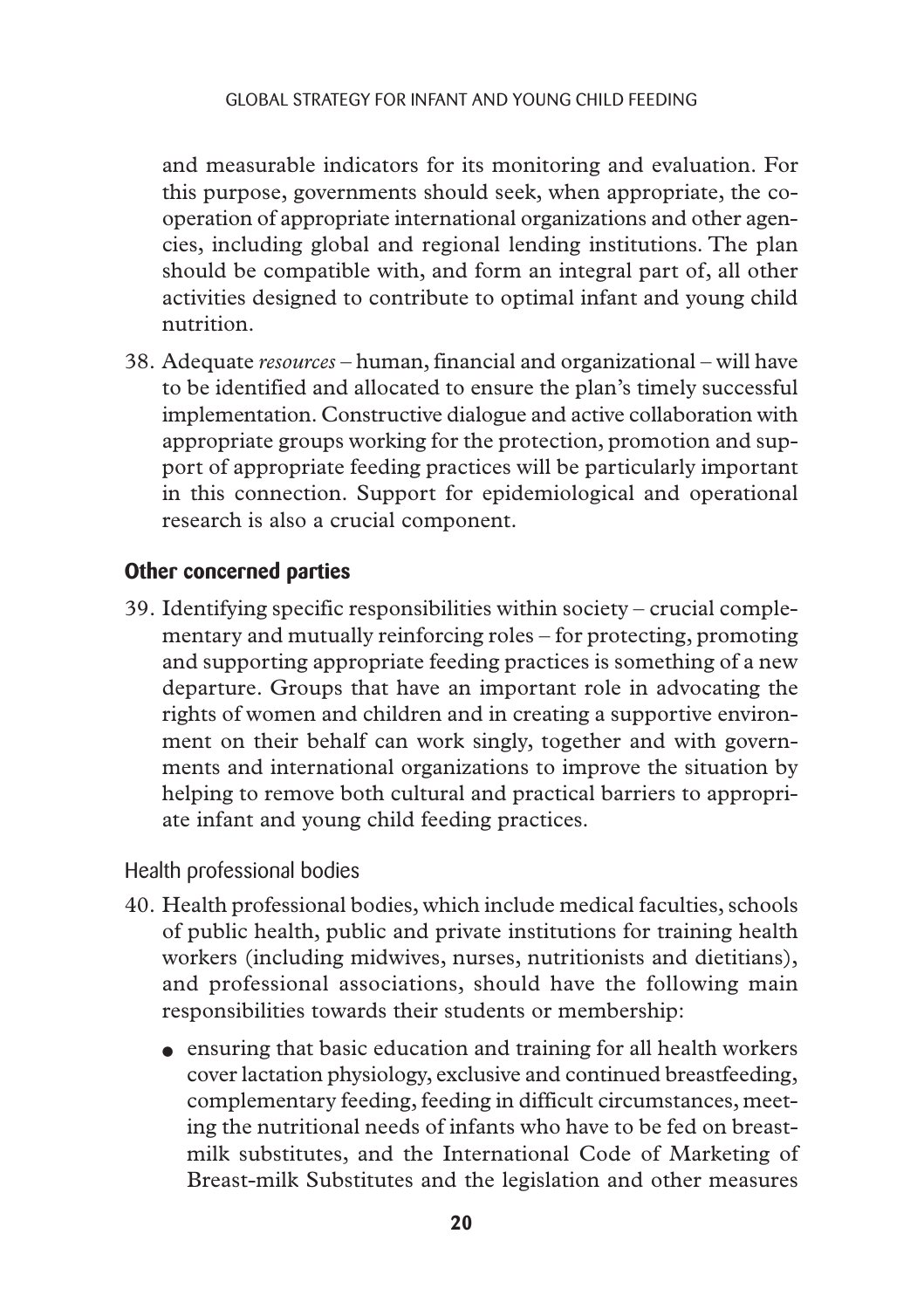adopted to give effect to it and to subsequent relevant Health Assembly resolutions;

- training in how to provide skilled support for exclusive and continued breastfeeding, and appropriate complementary feeding in all neonatal, paediatric, reproductive health, nutritional and community health services;
- promoting achievement and maintenance of "baby-friendly" status by maternity hospitals, wards and clinics, consistent with the "Ten steps to successful breastfeeding"1 and the principle of not accepting free or low-cost supplies of breast-milk substitutes, feeding bottles and teats;
- observing, in their entirety, their responsibilities under the International Code of Marketing of Breast-milk Substitutes and subsequent relevant Health Assembly resolutions, and national measures adopted to give effect to both;
- encouraging the establishment and recognition of community support groups and referring mothers to them.

Nongovernmental organizations including community-based support groups

- 41. The aims and objectives of a wide variety of nongovernmental organizations operating locally, nationally and internationally include promoting the adequate food and nutrition needs of young children and families. For example, charitable and religious organizations, consumer associations, mother-to-mother support groups, family clubs, and child-care cooperatives all have multiple opportunities to contribute to the implementation of this strategy through, for example:
	- providing their members accurate, up-to-date information about infant and young child feeding;
	- integrating skilled support for infant and young child feeding in community-based interventions and ensuring effective linkages with the health care system;

<sup>1</sup> *Protecting, promoting and supporting breastfeeding: the special role of maternity services*. A joint WHO/UNICEF statement. Geneva, WHO, 1989.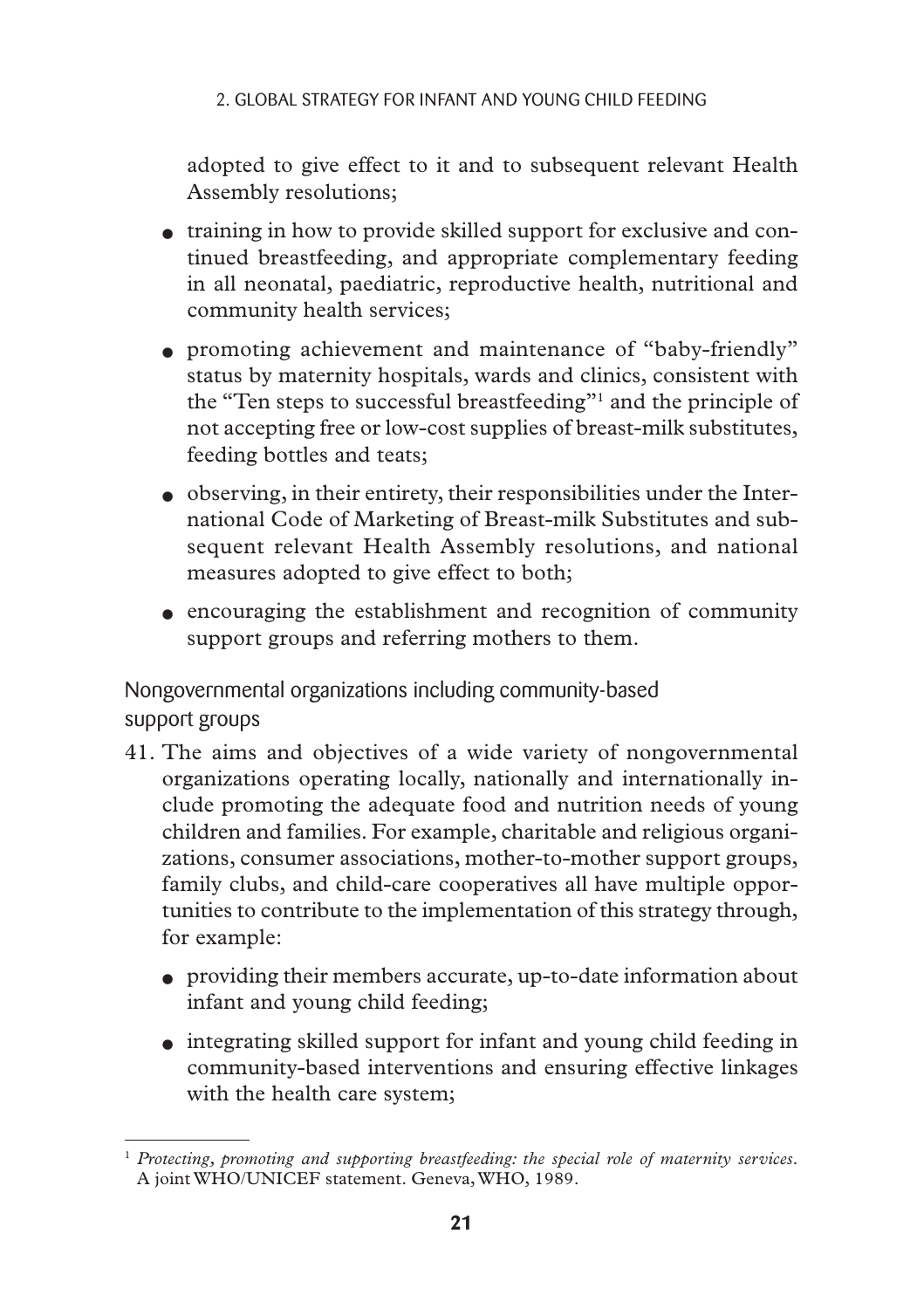- contributing to the creation of mother- and child-friendly communities and workplaces that routinely support appropriate infant and young child feeding;
- working for full implementation of the principles and aim of the International Code of Marketing of Breast-milk Substitutes and subsequent relevant Health Assembly resolutions.
- 42. Parents and other caregivers are most directly responsible for feeding children. Ever keen to ensure that they have accurate information to make appropriate feeding choices, parents nevertheless are limited by their immediate environment. Since they may have only infrequent contact with the health care system during a child's first two years of life, it is not unusual for caregivers to be more influenced by community attitudes than by the advice of health workers.
- 43. Additional sources of information and support are found in a variety of formal and informal groups, including breastfeeding-support and child-care networks, clubs and religious associations. Community-based support, including that provided by other mothers, lay and peer breastfeeding counsellors and certified lactation consultants, can effectively enable women to feed their children appropriately. Most communities have self-help traditions that could readily serve as a base for building or expanding suitable support systems to help families in this regard.

Commercial enterprises

44. Manufacturers and distributors of industrially processed foods intended for infants and young children also have a constructive role to play in achieving the aim of this strategy. They should ensure that processed food products for infants and children, when sold, meet applicable Codex Alimentarius standards and the Codex Code of Hygienic Practice for Foods for Infants and Children. In addition, all manufacturers and distributors of products within the scope of the International Code of Marketing of Breast-milk Substitutes, including feeding bottles and teats, are responsible for monitoring their marketing practices according to the principles and aim of the Code. They should ensure that their conduct at every level conforms to the Code, subsequent relevant Health Assembly resolu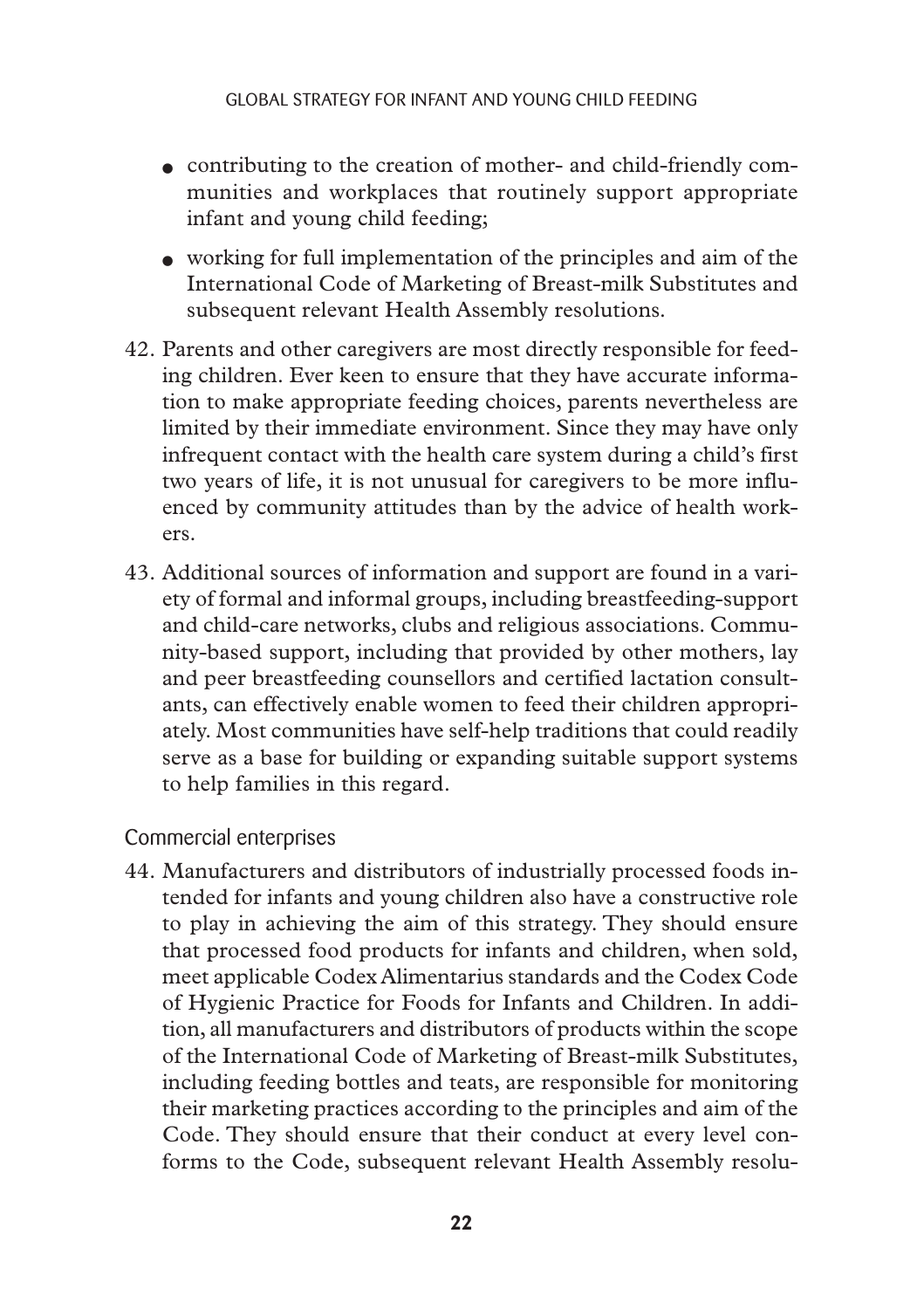tions, and national measures that have been adopted to give effect to both.

The social partners

45. *Employers* should ensure that maternity entitlements of all women in paid employment are met, including breastfeeding breaks or other workplace arrangements – for example facilities for expressing and storing breast milk for later feeding by a caregiver – in order to facilitate breast-milk feeding once paid maternity leave is over. *Trade unions* have a direct role in negotiating adequate maternity entitlements and security of employment for women of reproductive age (see paragraphs 28 and 34).

Other groups

- 46. Many other components of society have potentially influential roles in promoting good feeding practices. These elements include:
	- *education authorities*, which help to shape the attitudes of children and adolescents about infant and young child feeding – accurate information should be provided through schools and other educational channels to promote greater awareness and positive perceptions;
	- *mass media*, which influence popular attitudes towards parenting, child care and products within the scope of the International Code of Marketing of Breast-milk Substitutes – their information on the subject and, just as important, the way they portray parenting, childcare and products should be accurate, up to date, objective, and consistent with the Code's principles and aim;
	- *child-care facilities*, which permit working mothers to care for their infants and young children, should support and facilitate continued breastfeeding and breast-milk feeding.

International organizations

47. International organizations, including global and regional lending institutions, should place infant and young child feeding high on the global public health agenda in recognition of its central significance for realizing the rights of children and women; they should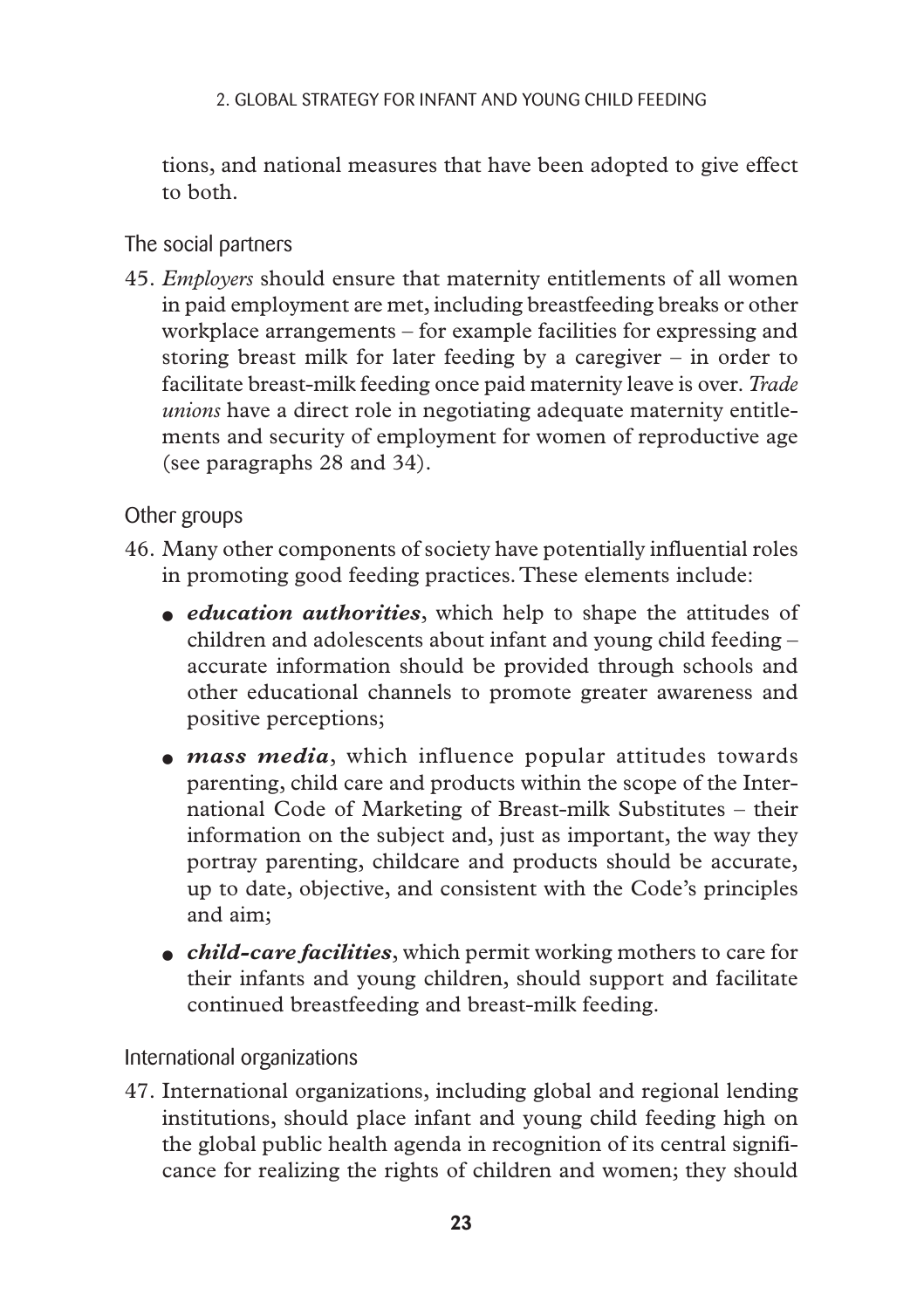serve as advocates for increased human, financial and institutional resources for the universal implementation of this strategy; and, to the extent possible, they should provide additional resources for this purpose.

48. Specific contributions of international organizations to facilitate the work of governments include the following:

#### *Developing norms and standards*

- developing evidence-based guidelines to facilitate achievement of the strategy's operational targets;
- supporting epidemiological and operational research;
- promoting the consistent use of common global indicators for monitoring and evaluating child-feeding trends;
- developing new indicators, for example concerning adequate complementary feeding;
- improving the quality and availability of sex-disaggregated global, regional and national data;

*Supporting national capacity-building*

- sensitizing and training health policy-makers and health service administrators;
- improving health worker skills in support of optimal infant and young child feeding;
- revising related pre-service curricula for doctors, nurses, midwives, nutritionists, dietitians, auxiliary health workers and other groups as necessary;
- planning and monitoring the Baby-friendly Hospital Initiative and expanding it beyond the maternity-care setting;
- helping to ensure sufficient resources for this purpose, especially in highly indebted countries;

#### *Supporting policy development and promotion*

• supporting social-mobilization activities, for example using the mass media to promote appropriate infant feeding practices and educating media representatives;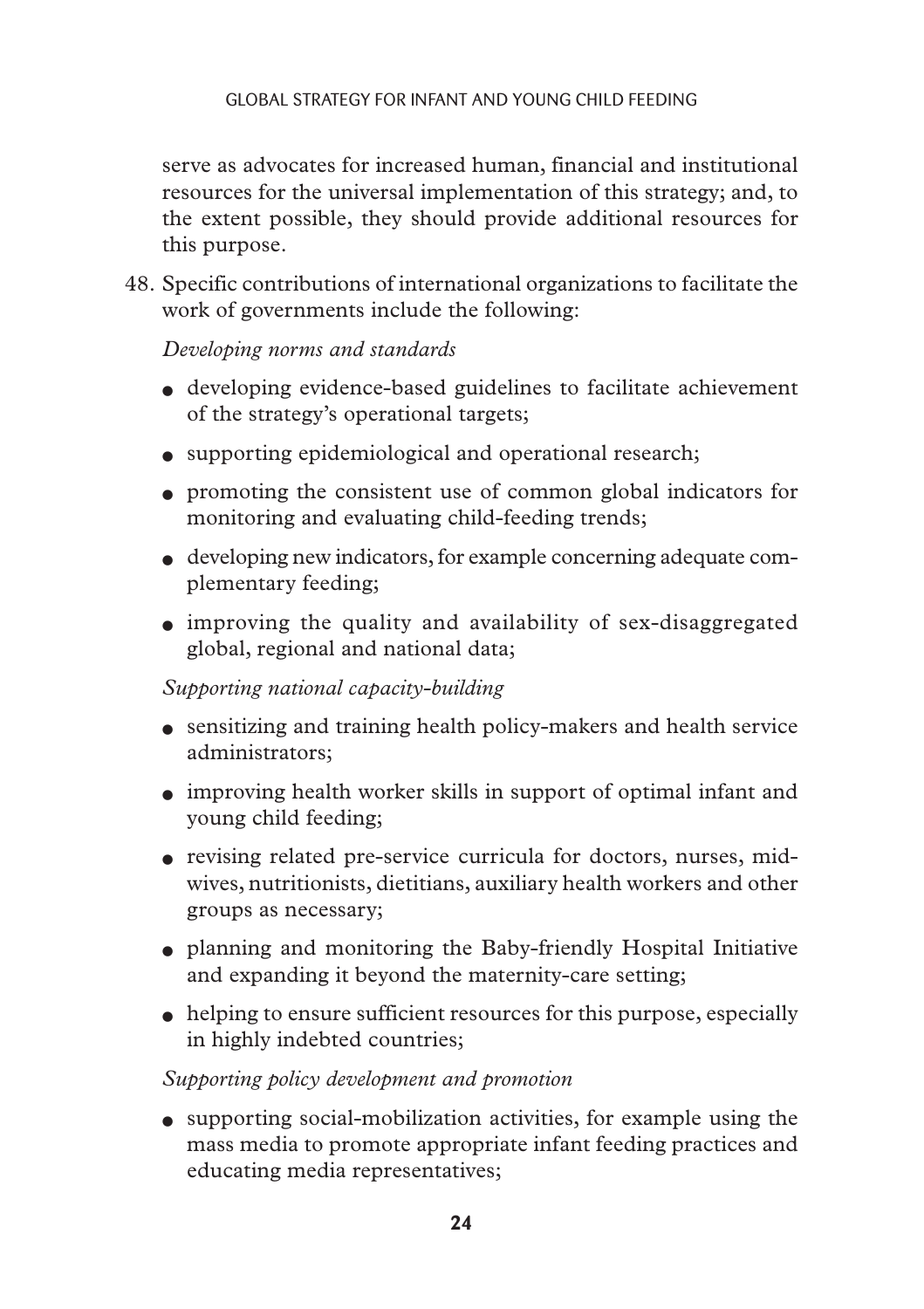- advocating ratification of ILO Maternity Protection Convention 2000 No. 183 and application of Recommendation 2000 No. 191, including for women in atypical forms of dependent work;
- urging implementation of the International Code of Marketing of Breast-milk Substitutes and subsequent relevant Health Assembly resolutions, and providing related technical support on request;
- ensuring that all Codex Alimentarius standards and related texts dealing with foods for infants and young children give full consideration to WHO policy concerning appropriate marketing and distribution, recommended age of use, and safe preparation and feeding, including as reflected in the International Code of Marketing of Breast-milk Substitutes and subsequent relevant Health Assembly resolutions;
- ensuring that the International Code of Marketing of Breastmilk Substitutes and subsequent relevant Health Assembly resolutions are given full consideration in trade policies and negotiations;
- supporting research on marketing practices and the International Code.

# **Conclusion**

49. This strategy describes essential interventions to protect, promote and support appropriate infant and young child feeding. It focuses on the importance of investing in this crucial area to ensure that children develop to their full potential, free from the adverse consequences of compromised nutritional status and preventable illnesses. It concentrates on the roles of critical partners – governments, international organizations and other concerned parties – and assigns specific responsibilities for each to ensure that the sum of their collective action will contribute to the full attainment of the strategy's aim and objectives. It builds on existing approaches, extended where necessary, and provides a framework for linking synergistically the contributions of multiple programme areas, including nutrition, child health and development, and maternal and reproductive health. The strategy now needs to be translated into action.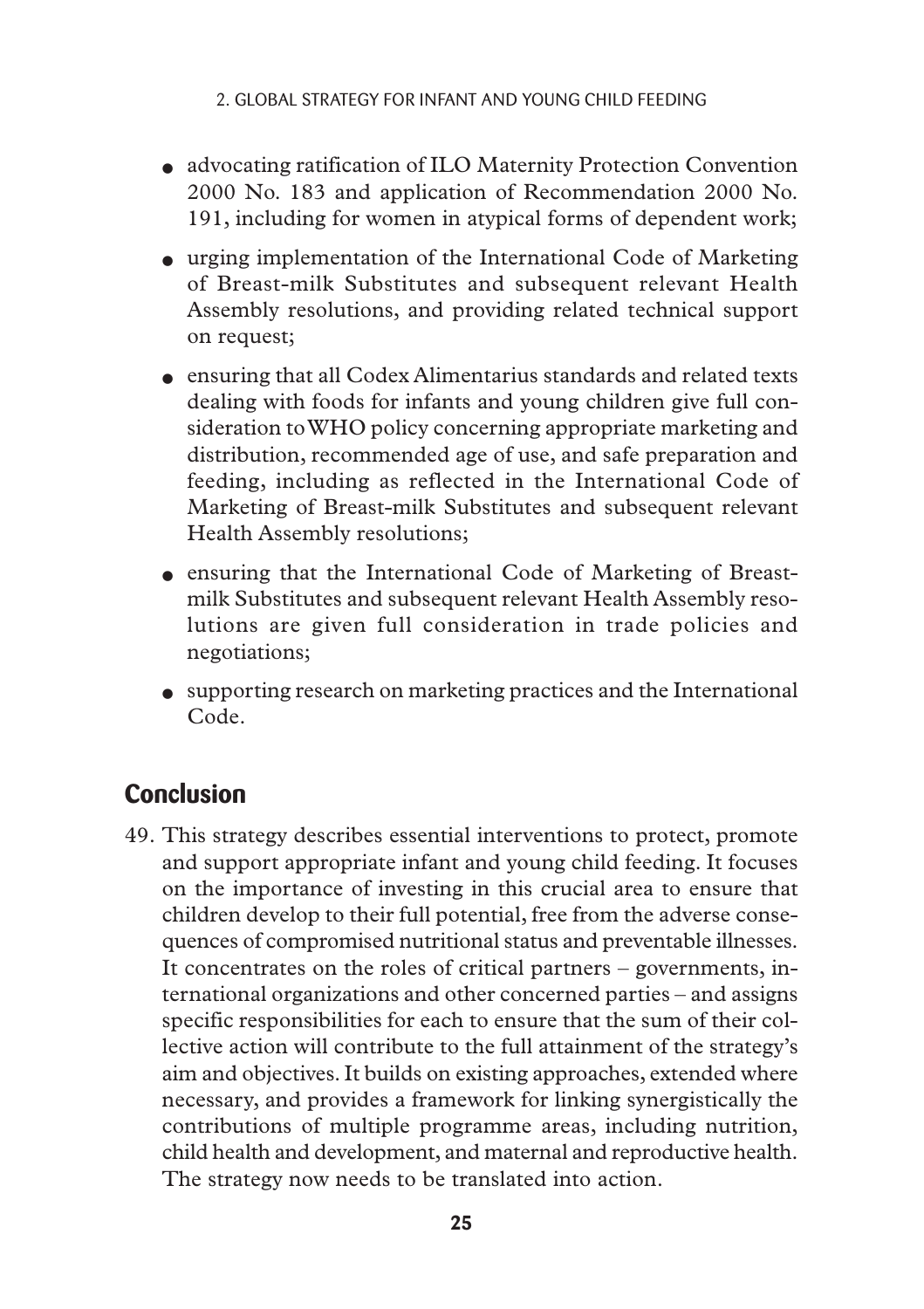- 50. There is convincing evidence from around the world that governments, with the support of the international community and other concerned parties, are taking seriously their commitments to protect and promote the health and nutritional well-being of infants, young children, and pregnant and lactating women.<sup>1</sup> One of the enduring tangible results of the International Conference on Nutrition, namely the World Declaration on Nutrition, offers a challenging vision of a world transformed. Meanwhile, its Plan of Action for Nutrition charts a credible course for achieving this transformation<sup>2</sup>
- 51. In the decade since its adoption, 159 Member States (83%) have demonstrated their determination to act by preparing or strengthening their national nutrition policies and plans. More than half (59%) have included specific strategies to improve infant and young child feeding practices. This encouraging result needs to be consolidated, and expanded to include *all* Member States, even as it is reviewed and updated to ensure that it takes full account of the present comprehensive agenda. Clearly, however, much more is required if the aim and objectives of this strategy – and present and future feeding challenges – are to be met.
- 52. This global strategy provides governments and society's other main agents with both a valuable opportunity and a practical instrument for rededicating themselves, individually and collectively, to protecting, promoting and supporting safe and adequate feeding for infants and young children everywhere.

<sup>&</sup>lt;sup>1</sup> Document  $A55/14$ .

<sup>2</sup> *World Declaration and Plan of Action for Nutrition*. International Conference on Nutrition, Rome, FAO and WHO, 1992.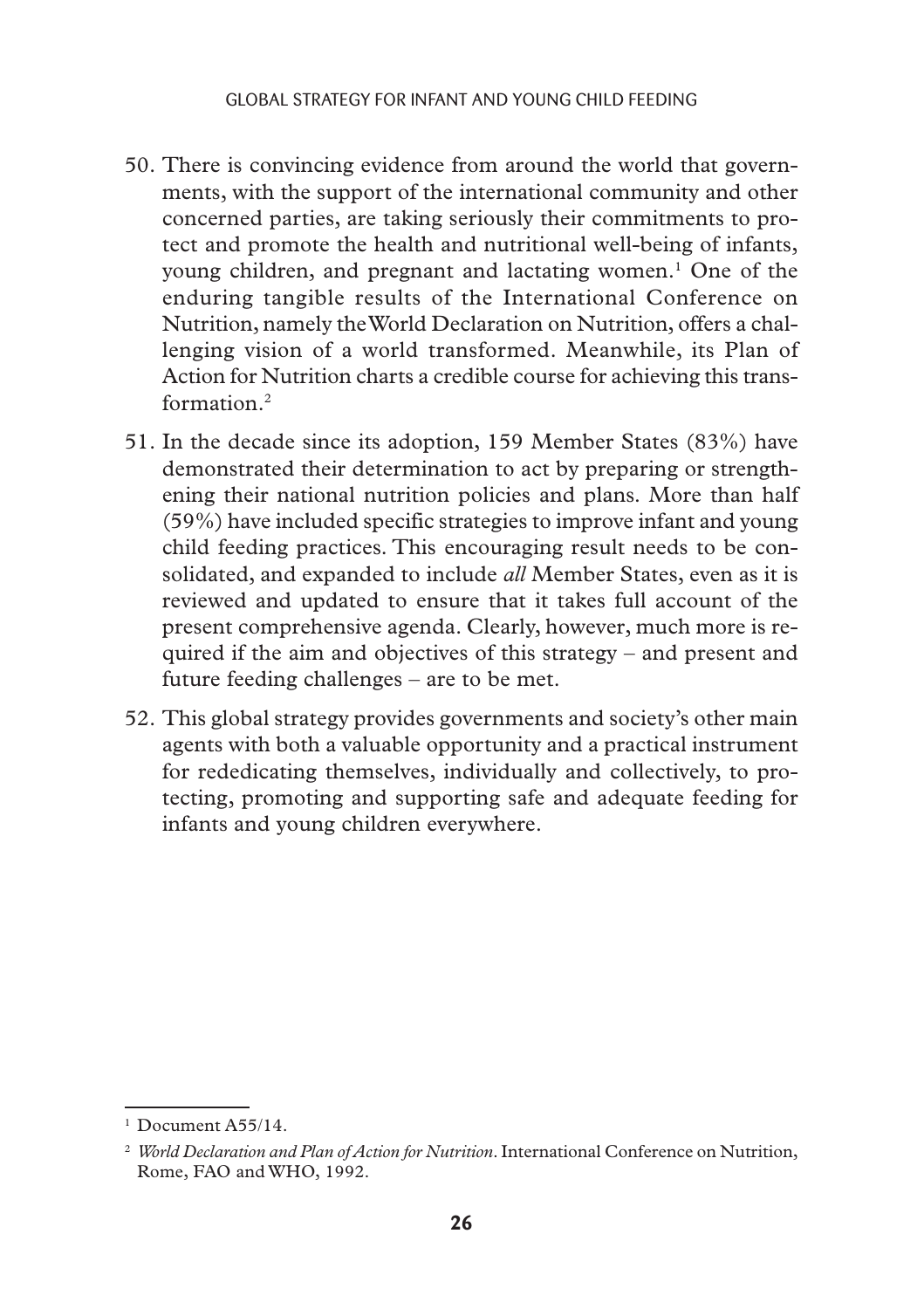## **ANNEX Resolution WHA55.25 Infant and young child nutrition**

The Fifty-fifth World Health Assembly,

Having considered the draft global strategy for infant and youngchild feeding;

Deeply concerned about the vast numbers of infants and young children who are still inappropriately fed and whose nutritional status, growth and development, health and very survival are thereby compromised;

Conscious that every year as much as 55% of infant deaths from diarrhoeal disease and acute respiratory infections may be the result of inappropriate feeding practices, that less than 35% of infants worldwide are exclusively breastfed for even the first four months of life, and that complementary feeding practices are frequently ill-timed, inappropriate and unsafe;

Alarmed at the degree to which inappropriate infant and young-child feeding practices contribute to the global burden of disease, including malnutrition and its consequences such as blindness and mortality due to vitamin A deficiency, impaired psychomotor development due to iron deficiency and anaemia, irreversible brain damage as a consequence of iodine deficiency, the massive impact on morbidity and mortality of protein-energy malnutrition, and the later-life consequences of childhood obesity;

Recognizing that infant and young-child mortality can be reduced through improved nutritional status of women of reproductive age, especially during pregnancy, and by exclusive breastfeeding for the first six months of life, and with nutritionally adequate and safe complementary feeding through introduction of safe and adequate amounts of indigenous foodstuffs and local foods while breastfeeding continues up to the age of two years or beyond;

Mindful of the challenges posed by the ever-increasing number of people affected by major emergencies, the HIV/AIDS pandemic, and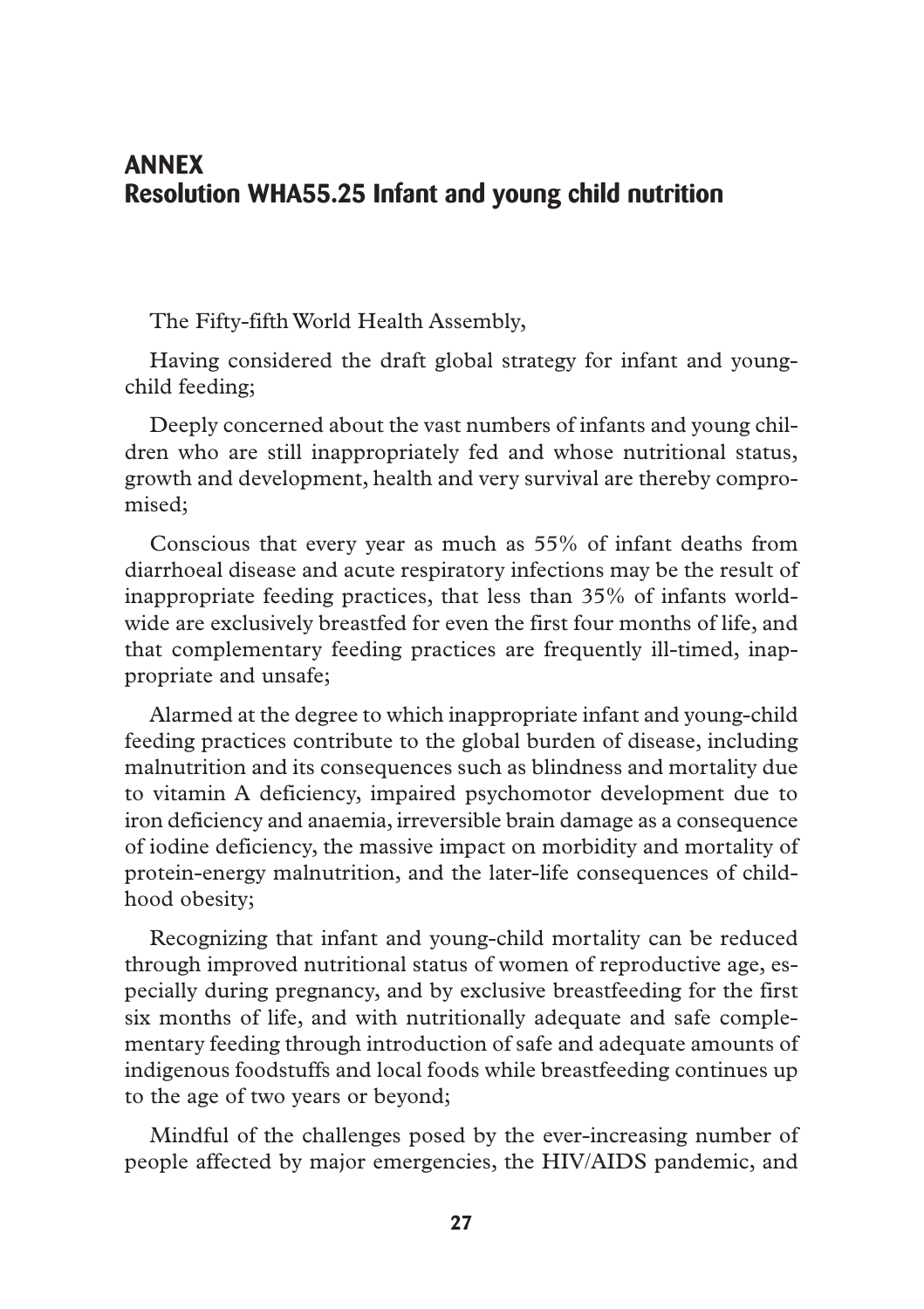the complexities of modern lifestyles coupled with continued promulgation of inconsistent messages about infant and young-child feeding;

Aware that inappropriate feeding practices and their consequences are major obstacles to sustainable socioeconomic development and poverty reduction;

Reaffirming that mothers and babies form an inseparable biological and social unit, and that the health and nutrition of one cannot be divorced from the health and nutrition of the other;

Recalling the Health Assembly's endorsement, in their entirety, of the statement and recommendations made by the joint WHO/UNICEF Meeting on Infant and Young Child Feeding (1979) (resolution WHA33.32); its adoption of the International Code of Marketing of Breast-milk Substitutes (resolution WHA34.22), in which it stressed that adoption of and adherence to the Code were a minimum requirement; its welcoming of the Innocenti Declaration on the Protection, Promotion and Support of Breastfeeding as a basis for international health policy and action (resolution WHA44.33); its urging encouragement and support for all public and private health facilities providing maternity services so that they become "baby-friendly" (resolution WHA45.34); its urging ratification and implementation of the Convention on the Rights of the Child as a vehicle for family health development (resolution WHA46.27); and its endorsement, in their entirety, of the World Declaration and Plan of Action for Nutrition adopted by the International Conference on Nutrition (Rome, 1992) (resolution WHA46.7);

Recalling also resolutions WHA35.26, WHA37.30, WHA39.28, WHA41.11, WHA43.3, WHA45.34, WHA46.7, WHA47.5, WHA49.15 and WHA54.2 on infant and young-child nutrition, appropriate feeding practices and related questions;

Recognizing the need for comprehensive national policies on infant and young-child feeding, including guidelines on ensuring appropriate feeding of infants and young children in exceptionally difficult circumstances;

Convinced that it is time for governments to renew their commitment to protecting and promoting the optimal feeding of infants and young children,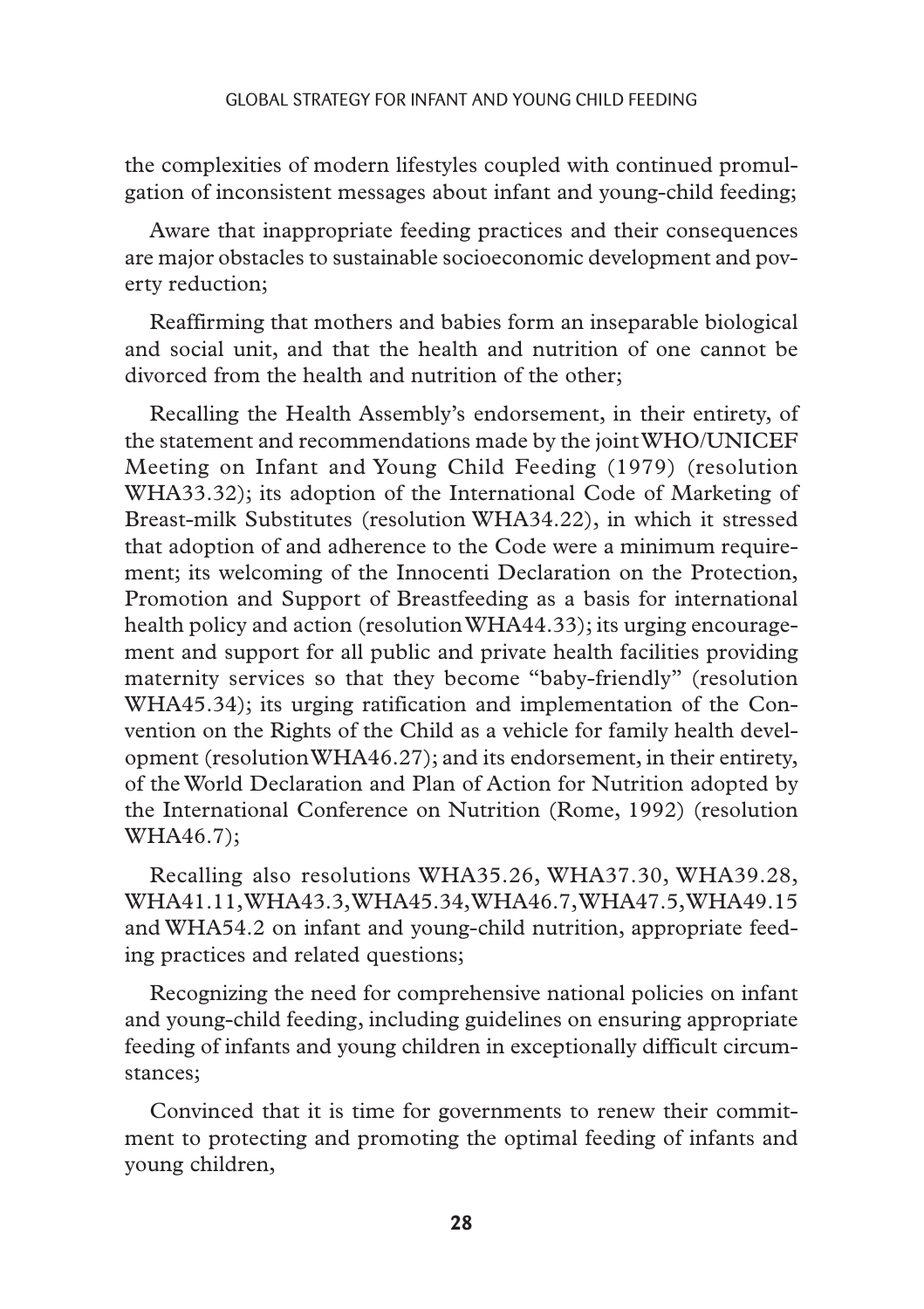- 1. ENDORSES the global strategy for infant and young-child feeding;
- 2. EXHORTS Member States, as a matter of urgency:

(1) to adopt and implement the global strategy, taking into account national circumstances, while respecting positive local traditions and values, as part of their overall nutrition and child-health policies and programmes, in order to ensure optimal feeding for all infants and young children, and to reduce the risks associated with obesity and other forms of malnutrition;

(2) to strengthen existing, or establish new, structures for implementing the global strategy through the health and other concerned sectors, for monitoring and evaluating its effectiveness, and for guiding resource investment and management to improve infant and youngchild feeding;

- (3) to define for this purpose, consistent with national circumstances:
	- (a) national goals and objectives,
	- (b)a realistic timeline for their achievement,
	- (c) measurable process and output indicators that will permit accurate monitoring and evaluation of action taken and a rapid response to identified needs;

(4) to ensure that the introduction of micronutrient interventions and the marketing of nutritional supplements do not replace, or undermine support for the sustainable practice of, exclusive breastfeeding and optimal complementary feeding;

(5) to mobilize social and economic resources within society and to engage them actively in implementing the global strategy and in achieving its aims and objectives in the spirit of resolution WHA49.15;

3. CALLS UPON other international organizations and bodies, in particular ILO, FAO, UNICEF, UNHCR, UNFPA and UNAIDS, to give high priority, within their respective mandates and programmes and consistent with guidelines on conflict of interest, to provision of support to governments in implementing this global strategy, and invites donors to provide adequate funding for the necessary measures;